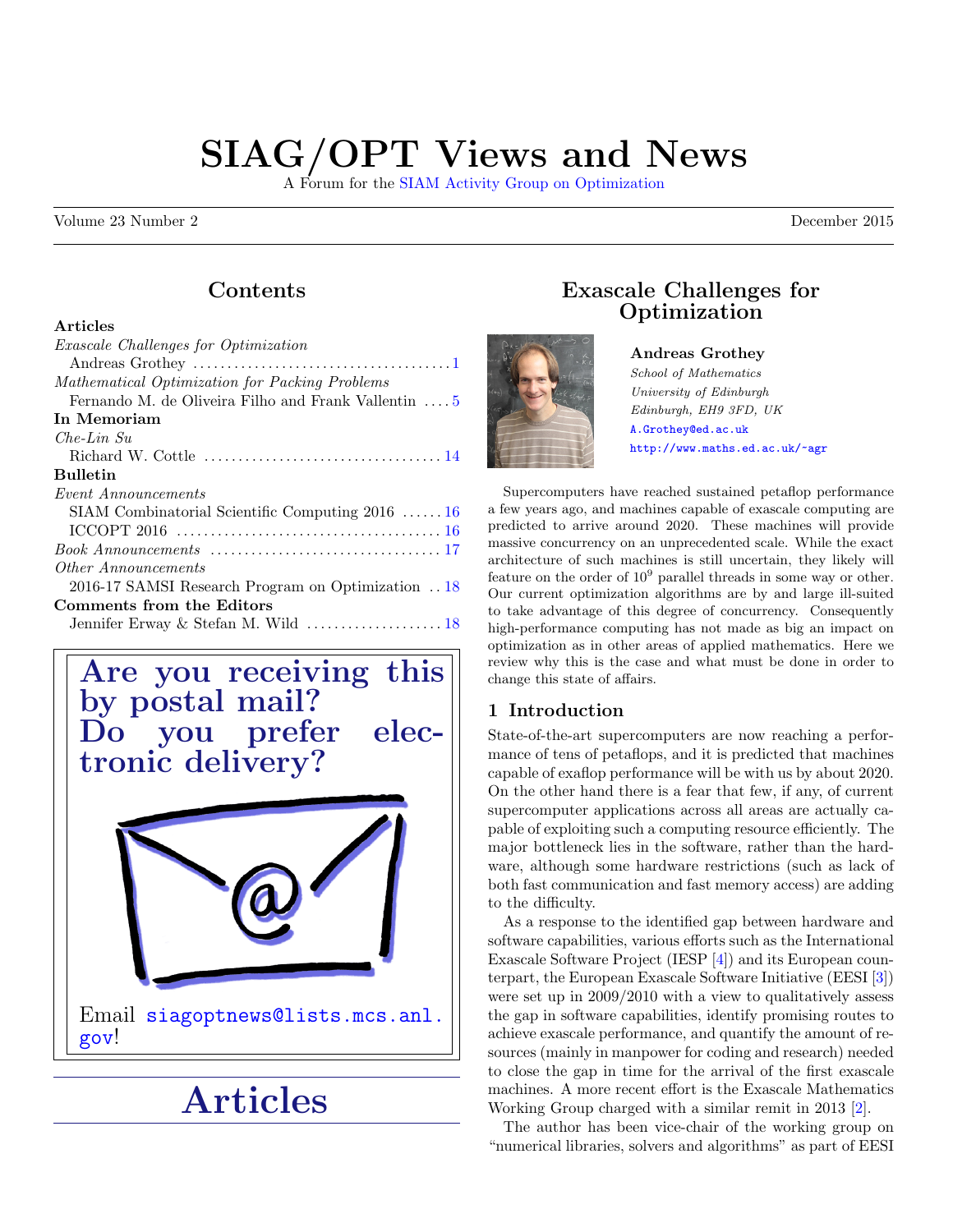and chair of the same working group in the follow-up EESI-2 over the past five years. This report presents the findings of the working group regarding the barriers to exaflop (and even petaflop) scalability for optimization algorithms and outlines possible future avenues to overcome these barriers.

### 2 Background and Setting

The reasons for exascale (and by implication massively parallel) computing are simple: Applications (that are deemed critical), such as seismic simulations, engineering (e.g., aircraft design), health, and military, always will require increasingly powerful computing resources. While Moore's law has reached its end in terms of pure processor speed, in terms of whole system performance we are still seeing an exponential increase (over the past 20 years a doubling of the  $R_{\text{max}}$  of the fastest system on the [top500 list](http://www.top500.org/) about every 15 months; see Figure [1\)](#page-1-0). This increase is achieved almost solely by an increase in the number of concurrent threads. A machine with exascale performance  $(R_{\text{max}} \approx 10^{18} \text{ flops})$  is expected to arrive around 2020 and is predicted to have around  $10^9$ parallel processes. Even optimistic estimates put the power consumption of such a machine at not less than 20 MW. That would translate into an annual electricity bill of \$20 million. Clearly this machine is not a toy: it is designed to do real science in areas where exascale computing is likely to have the most impact.

EESI had been tasked to report on the current state of the art in applications of supercomputing and to identify gaps in the relevant areas that prevent achieving exascale performance by 2020. Internally the EESI remit has been split into several work packages of which the most relevant from an optimizer's point of view are WP3: Application Grand Challenges and WP4: Enabling Technologies. WP3 has identified applications for which (from an socio-economic viewpoint) achieving exascale performance is most critical. They

encompass a wide range of areas such as industrial and engineering applications, weather, climatology, earth sciences, fundamental sciences (chemistry, physics), life science, and health. WP4, on the other hand, is concerned with all levels of the software stack used by codes in these applications. It is subdivided into "hardware," "software eco-systems," "numerical libraries, solvers and algorithms," and "scientific software engineering." Obviously a strong interaction exists between these work packages: in particular, the applications should set the priorities for the enabling technologies.

The relevant aspect for an optimization audience is the work of the working group on "numerical libraries", which includes optimization in its remit. This working group has been made up of 15 experts, who cover all areas of numerical algorithms deemed critical—in particular, dense linear algebra, graph and hypergraph partitioning, sparse direct methods, iterative methods for sparse matrices, eigenvalue problems, model reduction, optimization, control of complex systems, and structured and unstructured grids.

It is notable, that few, if any, exascale-critical applications actually make use of optimization. The closest are probably inverse problems, where a simple parameter optimization (conjugate gradients or even gradient descent) is used over a complex, whole-machine simulation to optimize a (smallish) parameter set. Why this lack of use of optimization? The author can think of the following answers: First, the critical applications are to some extent self-selected. These are applications for which exascale computing is expected to make the most impact. Of course that means these applications are deemed important for socioeconomic reasons, but it also means that these are applications that have been shown to scale well on previous generations of supercomputers. Second, optimization algorithms generally don't scale well, at least not when compared with other algorithms in applied mathematics such as simulations or domain decomposition for PDEs. Our fundamental algorithms, such as the simplex method, are inherently serial; and even in problem classes that are prime candidates for parallelism, such as stochastic programming, a relatively tight interaction exists between different parts of the problem. Optimization simply doesn't scale enough for "cover-story" applications, and that's what we are talking about at the moment.

That is not, however, a reason to stop thinking about exascale. Optimization may not be at the forefront of algorithms that are heavily used in the first applications to run on exascale machines. But exascale machines will be here to stay. Today's flagship systems will be commodity hardware in 20– 30 years. By that point, and likely much earlier, optimization algorithms will have to scale to exascale level.

### 3 Exascale Challenges

An exascale machine will pose some unique challenges in terms of programmability and scalability of algorithms. The massive task concurrency alone will pose a major challenge. While pure computing power is still increasing, memory availability and speed will lag behind. We are therefore looking at a significant decrease in available memory per node

Figure 1: Performance of top500 list computers *(Image gener*ated by  $http://www.top500.org$  on  $11/11/15$ ).

<span id="page-1-0"></span>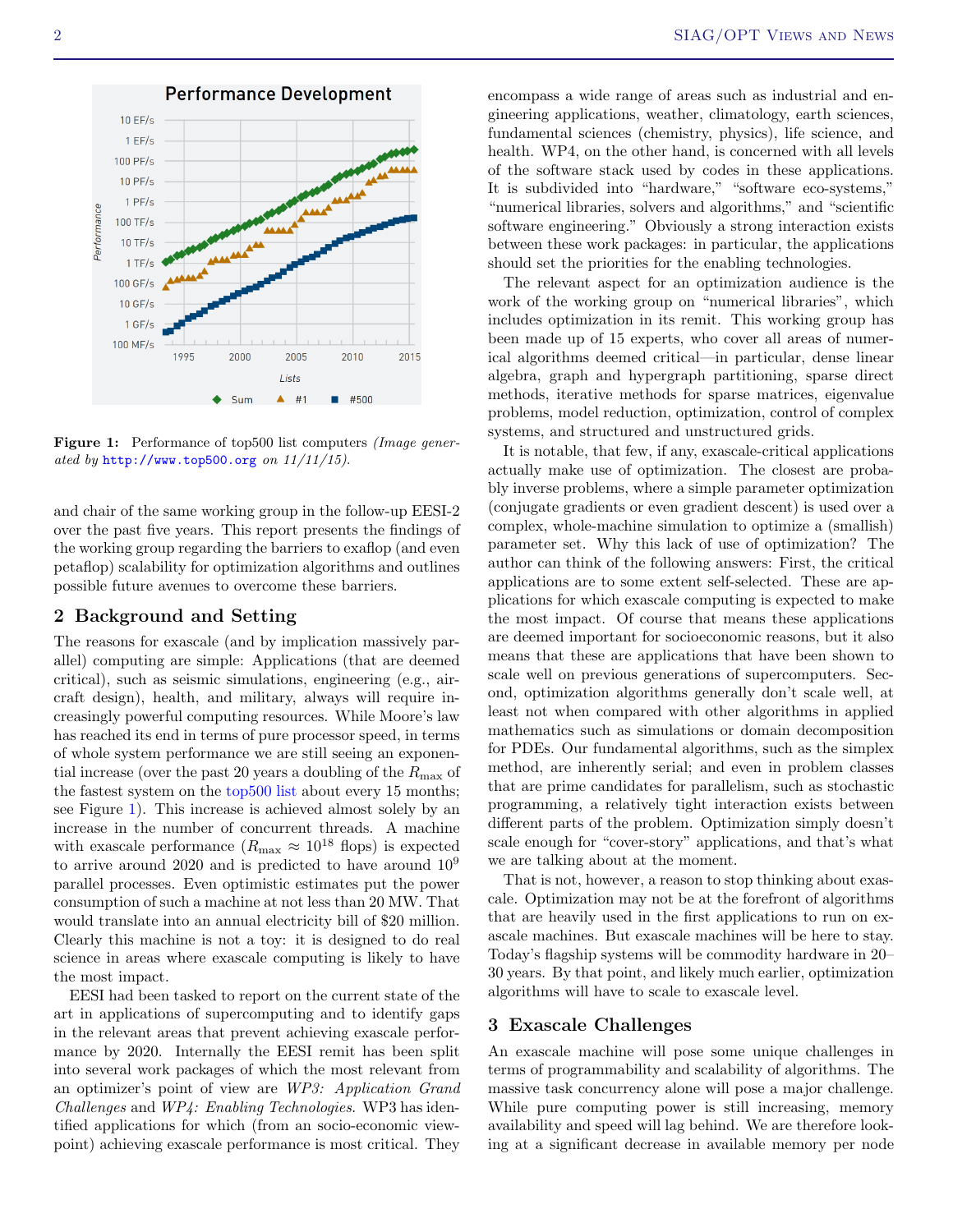and memory latency relative to calculation speed. The large power requirements make it important that whole-machine calculations be as efficient as possible. Even so, the power consumption target of 20 MW is extremely ambitious and will be achievable only through restrictions on the amount of memory accesses and data movements. Moreover, with increasing numbers of sockets on the system, hardware failures become more frequent (mean time to failure anywhere in the system significantly below 1 day), resulting in frequent need for checkpointing and restarting of some nodes, thus impacting load balancing.

### 3.1 Are we ready?

The immediate answer must be "no"! It is hard to see how any of the current optimization algorithms could scale to  $10<sup>9</sup>$  parallel threads. On the other hand, in order to achieve application exascale performance, optimization is likely not going to be used on its own on the full machine. Often, good scalability of the underlying linear algebra will be inherited by the optimization routine, and algorithms that can use such scalable routines will be at an advantage.

More likely, an optimization algorithm will be a (small) part somewhere in a large hierarchy of algorithms with optimization used at the top level (optimizing a parameter set over a whole-machine simulation), at the bottom level (a relatively small optimization problem solved many times with slightly different parameters, probably concurrently, e.g., for ensemble runs), or somewhere in between. Therefore making algorithms fit for exascale performance means not only designing algorithms that scale to  $10<sup>9</sup>$  threads but also reducing the flops/memory ratio and improving efficiency for many simultaneous runs (preferably without much communication). Keeping these points in mind, what is the current state of affairs regarding exascale readiness?

Linear programming is arguably the most important class of optimization problems. It is important both in its own right and as a subproblem in integer programming or nonlinear programming. Of the two competing algorithm classes, the simplex algorithm is notoriously difficult to parallelise, because of its inherently serial task dependency graph. Some progress can be made by exploiting parallelism in the linear algebra for special problem classes [\[7\]](#page-3-4). Interior point methods (IPMs) fare much better in this respect but are inefficient when used as subproblem solvers because of their ineffective warmstarts. Also, at least when using direct factorizations, IPMs with direct factorizations are memory hungry, which will become more of a problem. Dramatic breakthroughs are not likely for either of these limitations, although iterative solvers for IPM are starting to mature and will improve their memory requirements. To be able to solve a series of very large LP problems efficiently on a massively parallel hardware, we will likely need to look to new (hybrid?) algorithms.

Integer programming seems an obvious candidate for exascale computing. Often, realistic problems take too long to solve or need too much memory, so throwing vast computing resources at them is appealing. Will it work? Koch et al. [\[5\]](#page-3-5) point out that a (M)IP can be intractable for many reasons. Problems with inherently weak formulations may well result in search trees so large that their complete processing defeats all reasonable computing resources. Problems with large node problems and relatively small search trees are relying on the availability of warmstartable and parallelisable LP solvers (see above). Problems with huge search trees have more potential, but here are also problems with ramping (having not enough nodes early on), load balancing (transferring nodes to other processors dynamically is expensive), and the possible increase in the total number of nodes on the tree if processed in parallel because of delayed propagation of bounds. These issues need to be addressed.

Decomposition is an appealing strategy for certain classes of problems (notably, stochastic programming) and one that usually leads to scalable algorithms. However, the need to coordinate subproblems results in synchronization points that, in view of less-than-perfect load balancing (as is inevitable for more than a few hundred parallel tasks), hinders scalability.

In summary the main issues that prevent scalability of current algorithms to the required level for exascale are synchronization points, essentially linear task-dependency graphs and algorithms that are already memory-bound.

### 3.2 Strategies for exascale performance

So what can be done? A few general strategies are promising and in some cases are successfully used in other areas of applied mathematics:

Synchronization avoidance: Almost all our current optimization algorithms that do parallelise well do so by decomposition, and that almost invariably means synchronization when the master problem is solved. For a thousand concurrent tasks one may just hope that subproblems take an equal amount of time in order to achieve good load balancing. For machines with many more processors scalability is clearly bounded. Further, decomposition algorithms that require the solution of (M)ILP problems such as branch and price already have to deal with subproblem solves that can take vastly different amounts of time. In short, scalable decomposition algorithms clearly cannot impose barriers in the form of synchronization points. Some work has been done on asynchronous decomposition (e.g., Benders decomposition applied to stochastic linear programming [\[6\]](#page-3-6)). However, much work remains to be done. One possible approach would be a totally asynchronous algorithm where each processor is responsible for one subproblem that it solves continuously, always taking the latest available data from other processors as input and always sending out the latest results asynchronously to the other processors to be used if and when they see fit. Such an algorithm may work with or without a coordinating master problem (which again would have to do its work without synchronising with other processors). Care would have to be taken to ensure convergence and stability of such an algorithm. A series of papers by Bertsekas [\[1\]](#page-3-7) from the early 1990s gives a starting point for possible convergence analysis of such totally asynchronous algorithms.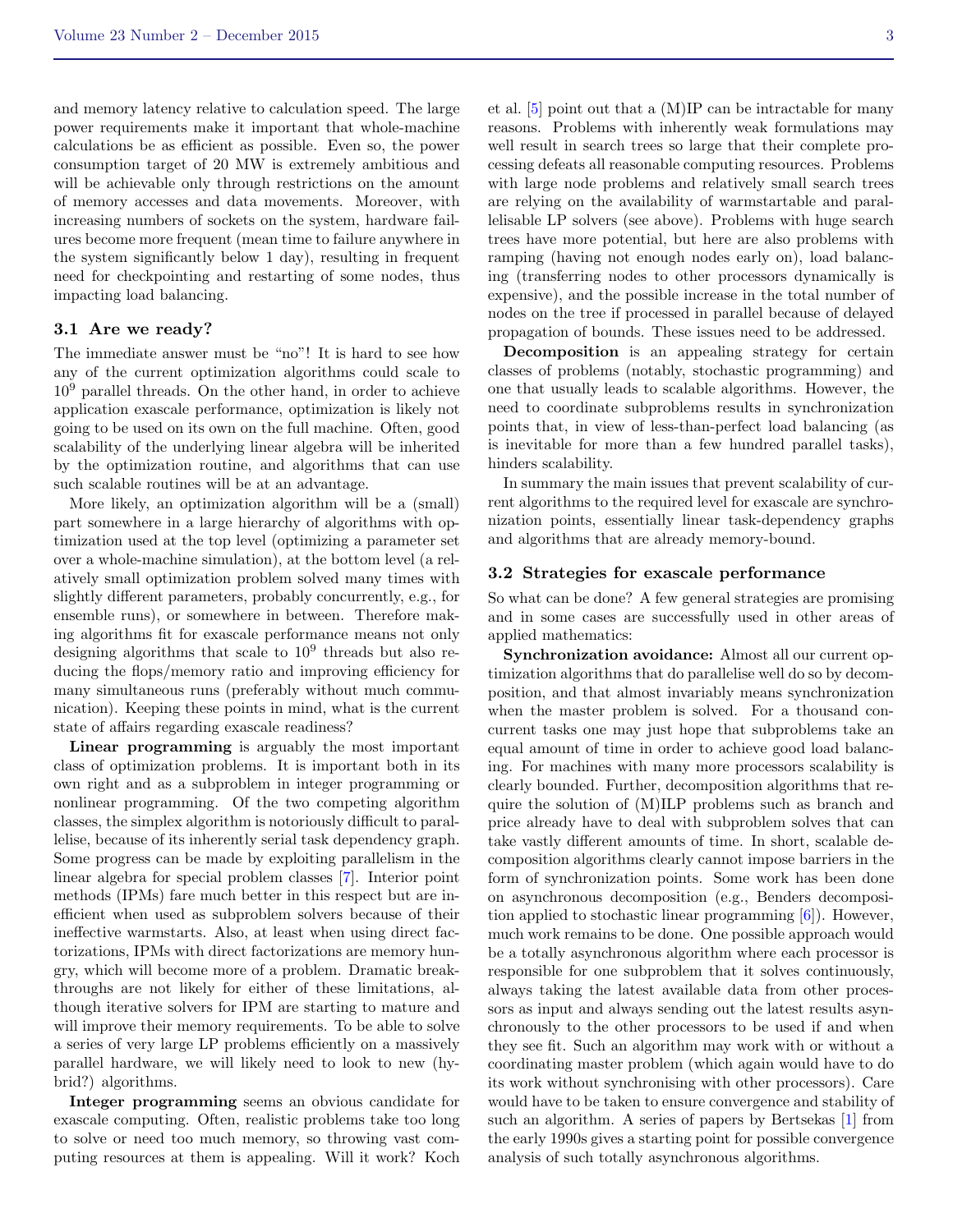Avoidance of memory accesses: Already on current machines memory fetches (especially uncached ones) can be orders of magnitude slower than computations. This situation is going to be even more pronounced on future machines. In addition, memory fetches are usually power hungry, and machines are likely to operate on some restricted power budget (energy-aware algorithms). Consequently, algorithms should aim for a much higher flops per byte ratio. Investigation of higher-order algorithms seems to be an obvious candidate.

Latency/communication hiding: Where memory accesses cannot be avoided, the next best strategy is to try to do useful work on data already available while waiting for the next set of data to arrive. Where data is required from other processors, nonblocking MPI communications can be used. Where data is required from RAM, however, much less support is available for coding such a strategy.

Blocking and hierarchical algorithms: In order to achieve a high flops per byte ratio and to avoid memory fetches, a good strategy is to partition the problem at hand into (data) blocks that can be worked on in situ. This is akin to the strategy that makes the use of BLAS level 3 routines so efficient. Extending this strategy will lead to hierarchical algorithms. We note, however, that use of this strategy usually requires (possibly expensive) restructuring or repartitioning of the problem data.

### 3.3 Beyond scalability: reliability, reproducibility, floating-point issues

Exascale challenges go beyond just achieving scalability of algorithms. In order to make maximal use of the scarce resources on such a system, some wider issues need to be addressed.

The tradeoff between solution accuracy and usage of scarce system resources (computation time, memory) is going to become more critical. Mixed-precision floating-point arithmetic will be relevant. Calculations in single precision are appealing since they reduce power- and cycle-hungry memory accesses. On the other hand, a whole-machine operation on 10<sup>9</sup> processors may well require quad precision to prevent the result from being flooded with floating-point errors. We will need to consider at every part of the calculations what precision is necessary. Too much will hurt performance; too little will hurt accuracy.

The use of asynchronous algorithms will introduce reproducibility into the equation. Reproducibility will be costly to achieve (if not impossible) for asynchronous algorithms. So, how important is it really that results are reproducible? A better paradigm might be that the optimization solver guarantees to always find a solution within the specified backward error bounds of the optimal solution (and does so reproducibly). What error bounds are acceptable for a given usage/application would need careful assessment.

On a machine with  $10<sup>9</sup>$  processors some part inevitably will fail or even produce wrong results almost hourly. Obvious strategies to mitigate this situation are frequent node-bynode checkpointing and redundant calculations. Intuitively,

we feel that we can do better: many optimization algorithms (by being iterative) are robust enough to be able to cope with some errors or even partially missing results. Asynchronicity again would prevent delaying the whole application by downtime on a single compute node.

### 3.4 Training and software maintenance

Ultimately the aim (at least of efforts like IESP and EESI) are not (just) scalable algorithms but reliable and robust libraries that can and will be used by anyone who needs them. A mechanism is needed by which long-term funding for the development and maintenance of state-of-the-art scalable optimization libraries can be obtained. These libraries will be complex, so training opportunities for their users will also be needed. Clearly, in order for people to put in the effort to learn how to use such (likely complex) software packages, they must be confident that the packages will be actively supported for a reasonably long time.

Currently it is difficult (at least in Europe) to secure funding for the provision of robust, well-documented and userfriendly libraries.

## 4 The Future

Both IESP and EESI/EESI-2 have now finished. Follow-up projects to monitor the progress toward exascale readiness are under way (in the form of the workshop series on [Big](http://www.exascale.org/bdec/) [Data and Extreme Scale Computing, "BDEC"\)](http://www.exascale.org/bdec/) or in the application stages (in the form of the European eXtreme Data and Computing Initiative, "EXDCI"). The European Commissions Horizon 2020 program has included a call "Towards Exascale High Performance Computing" originating directly from the EESI recommendations. More funding calls are expected.

Currently Europe seems committed to the path to exascale readiness and many opportunities are available to be exploited.

<span id="page-3-0"></span>Acknowledgments. This report is based largely on the output of the EESI/EESI-2 working group on "numerical libraries, solvers and algorithms." The contributions of all its members are gratefully acknowledged.

#### REFERENCES

- <span id="page-3-7"></span>[1] D. P. Bertsekas and J. N. Tsitsiklis, [Some aspects of parallel and](http://dx.doi.org/10.1016/0005-1098(91)90003-K) [distributed iterative algorithms – a survey,](http://dx.doi.org/10.1016/0005-1098(91)90003-K) Automatica, 27 (1991), pp. 3–21.
- <span id="page-3-3"></span>[2] J. Dongarra et al., [Applied Mathematics Research for Exascale]( http://science.energy.gov/~/media/ascr/pdf/research/am/docs/EMWGreport.pdf) [Computing,]( http://science.energy.gov/~/media/ascr/pdf/research/am/docs/EMWGreport.pdf) (2014).
- <span id="page-3-2"></span>[3] European Exascale Software Initiative, [http://www.](http://www.eesi-project.eu) [eesi-project.eu](http://www.eesi-project.eu).
- <span id="page-3-1"></span>[4] International Exascale Software Project, [http://www.exascale.](http://www.exascale.org) [org](http://www.exascale.org).
- <span id="page-3-5"></span>[5] T. Koch, T. Ralphs, and Y. Shinano, [Could we use a million](http://dx.doi.org/10.1007/s00186-012-0390-9) [cores to solve an integer program?,](http://dx.doi.org/10.1007/s00186-012-0390-9) Math. Method. Oper. Res., 76 (2012), pp. 67–93.
- <span id="page-3-6"></span>[6] J. Linderoth and S. J. Wright, [Decomposition algorithms for](http://dx.doi.org/ 10.1023/A:1021858008222) [stochastic programming on a computational grid,](http://dx.doi.org/ 10.1023/A:1021858008222) Comput. Optim. Appl., 24 (2003), pp. 207–250.
- <span id="page-3-4"></span>[7] M. Lubin, J. A. J. Hall, C. G. Petra, and M. Anitescu, [Parallel](http://dx.doi.org/10.1007/s10589-013-9542-y) [distributed-memory simplex for large-scale stochastic LP prob](http://dx.doi.org/10.1007/s10589-013-9542-y)[lems,](http://dx.doi.org/10.1007/s10589-013-9542-y) Comput. Optim. Appl., 55/3 (2013), pp. 571–596.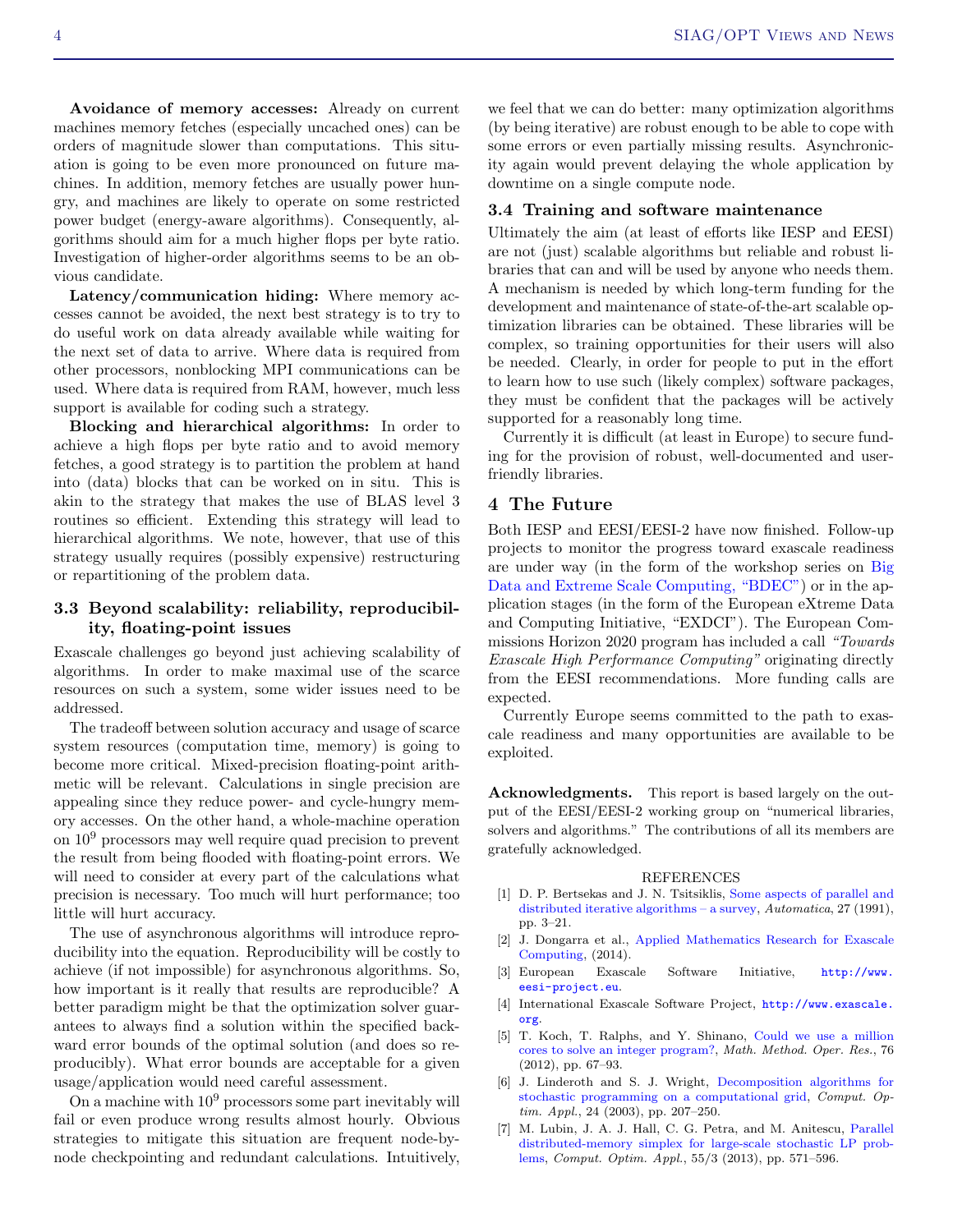## Mathematical Optimization for Packing Problems



## Fernando Mário de Oliveira Filho

Instituto de Matemática e Estatística Universidade de S˜ao Paulo Rua do Mat˜ao 1010 05508-090 São Paulo/SP, Brazil <fmario@gmail.com> <http://www.ime.usp.br/~fmario>

Frank Vallentin Mathematisches Institut Universität zu Köln Weyertal 86-90, 50931 Köln, Germany <frank.vallentin@uni-koeln.de> [http://www.mi.uni-koeln.de/opt/](http://www.mi.uni-koeln.de/opt/frank-vallentin) [frank-vallentin](http://www.mi.uni-koeln.de/opt/frank-vallentin)



### 1 Introduction

During the past few years several new results on packing problems were obtained by using a blend of tools from semidefinite optimization, polynomial optimization, and harmonic analysis. Schrijver [\[19\]](#page-13-1) used semidefinite optimization and the Terwilliger algebra to obtain new upper bounds for binary codes, Bachoc and Vallentin [\[2\]](#page-13-2) used semidefinite optimization and spherical harmonics for spherical codes, and Cohn and Elkies [\[5\]](#page-13-3) used linear optimization and Fourier analysis for sphere packings leading to the breakthrough result of Cohn and Kumar [\[6\]](#page-13-4), who proved that the Leech lattice in dimension 24 gives the best lattice sphere packing in its dimension. De Laat, Oliveira, and Vallentin [\[13\]](#page-13-5) generalized the approach of Cohn and Elkies to provide upper bounds for maximal densities of packings of spheres having different radii. The most recent extension was by Oliveira and Vallentin [\[17\]](#page-13-6), providing new upper bounds for the density of packings of congruent copies of a given convex body.

Typical in all this work is the use of semidefinite optimization and harmonic analysis, which gives newcomers to the field—often overwhelmed with technical details—a hard time. Also typical is that the computational challenge grows dramatically if one goes from compact spaces, like binary Hamming space or the sphere, to noncompact spaces like the Euclidean space.

Our goal in this paper is to provide an introduction to this topic in an attempt to paint the big picture without losing essential detail. This paper is, however, not meant as a survey of results about geometric packing problems—that task would easily fill books! For a first orientation we refer the interested reader to the classical book by Conway and Sloane [\[7\]](#page-13-7).

### 2 Some History

The *sphere packing problem* asks, How much of threedimensional space can be filled with pairwise nonoverlapping

translates of unit spheres? This was considered by Johannes Kepler (1571–1630) in his work Strena seu de Nive Sexangula (On the Six-Cornered Snowflake) from 1611, which was his New Year's gift to his friend and supporter Johann Matthäus Wacker von Wackenfels (1550–1619). He explains the formation of snowflakes into crystals having sixfold symmetry by drawing an analogy to dense sphere packings that possess the same kind of symmetry. The general acceptance of atomism was yet to come, so this explanation was a remarkable achievement. Kepler's work is the first scientific writing about crystal formation; in it he claims (essentially without any justification) that a specific periodic structure, the facecentered cubic lattice, describes the densest sphere packing centered cubic lattice, describes the densest sphere packing<br>having density  $\pi/\sqrt{18} = 0.74...$  This claim is now called Kepler's conjecture.

In 1998 Thomas Hales proved Kepler's conjecture. His proof makes heavy use of computers; and in 2009 he, together with his student Samuel P. Ferguson, was rewarded the [Fulkerson Prize](http://www.ams.org/profession/prizes-awards/ams-prizes/fulkerson-prize) for his work.

The sphere packing problem, and more generally the problem of packing copies of a given body, was also considered by David Hilbert. He mentioned it as part of his 18th problem:

18. Building up of Space from Congruent Polyhedra

. . . I point out the following question, related to the preceding one, and important to number theory and perhaps sometimes useful to physics and chemistry: How can one arrange most densely in space an infinite number of equal solids of given form, e.g., spheres with given radii or regular tetrahedra with given edges (or in prescribed position), that is, how can one so fit them together that the ratio of the filled to the unfilled space may be as great as possible?

The problem of packing congruent copies of regular tetrahedra, mentioned by Hilbert, goes back to Aristotle's (384– 322 BC) refutation of a theory of Plato (428–348 BC), presented in the Timaeus, that claimed that each of the four elements had a specific shape, namely, one of the Platonic solids, and that the properties of each element derived from its shape. So, for instance, earth, the most stable and plastic element, is cubic in shape, and fire, the most acute and most penetrating element, has the shape of a tetrahedron.

Aristotle presents several arguments against this theory in his treatise *De caelo*. In one of his arguments (see *De caelo*, Book III, Chapter VIII), he claims that it is irrational to assign geometrical shapes to the four elements, since not all of space can be thus filled. Indeed, says Aristotle, only the cube and the pyramid (i.e., the regular tetrahedron) can fill space. Thus, in order to refute Plato's theory, Aristotle's argument uses the idea of the impossibility of a vacuum, together with the fact that only two of the solids (corresponding to earth and fire) can fill the whole of space.

Aristotle's claim that one can tile space with tetrahedra was picked up by many of his commentators. Simplicius of Cilicia (c. 490–c. 560), one of the main commentators of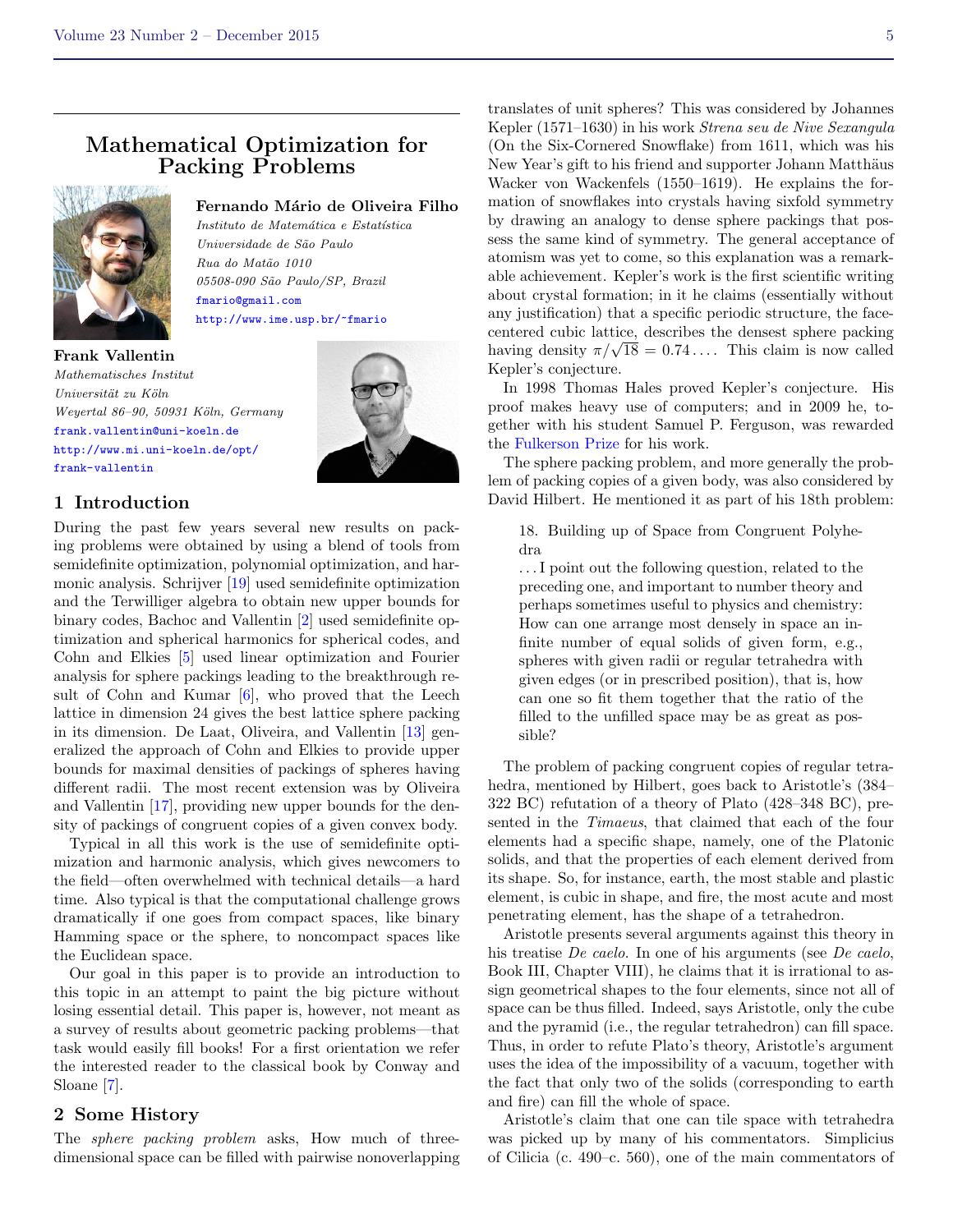Aristotle in late antiquity, even stated that, as eight cubes are sufficient to fill the space around a given point, so are twelve regular tetrahedra (see page 42 in the translation by Mueller [\[20\]](#page-13-8).

In the Middle Ages, Aristotle's Arabic commentator, Averroës  $(1126-1198)$ , restated the claim that twelve pyramids fill the space around a point, and he gives an argument for it. Three planes meet at the vertex of a cube, forming a so-called "solid angle" composed of three right angles. Eight cubes fill the space around a point in three-dimensional space, and these eight solid angles add up to a total of  $8 \times 3$ right angles. Now, a solid angle of a tetrahedron is composed of three angles of 60◦ each, totaling two right angles. Since one needs  $8 \times 3$  right angles to fill the space around a point (as can be seen from the cubes) and since  $8 \times 3 = 12 \times 2$ , it follows that twelve tetrahedra fill the space around a point.

Averroës' commentary introduced the problem to medieval schoolmen. Roger Bacon (c. 1214–1294) defended Averroës' position against the claim that not twelve, but twenty, tetrahedra are needed to fill the space around a point. Thomas Bradwardine (c. 1290–1349) disproved Averroës' claim with a simple argument: If indeed one could place twelve regular tetrahedra around a point in such a way that no empty space results, then in addition to the five Platonic solids, one would have another one, which is impossible. According to him, those who argue that twenty tetrahedra can be placed around a point have therefore a stronger position, since one can obtain twenty pyramids by joining the bases of a regular icosahedron to its center. Bradwardine observes that one still must check whether the pyramids so obtained are regular or not, but he leaves the question open (these pyramids are, as can be shown using the construction of the icosahedron given in the thirteenth book of Euclid's Elements, not regular).

The question was finally settled, it is believed, by Johannes Müller von Königsberg (1436–1476), known as Regiomontanus, who proved that it is impossible to tile space with regular tetrahedra. Of Regiomontanus's manuscript only the title, describing the contents of the work, has been preserved; but there is no doubt he had all the tools at his disposal to settle the problem. Francesco Maurolico (1494–1575) computed the angle between two faces of a regular tetrahedron. This angle, equal to  $arccos(1/3) \approx 70.52877$ °, is greater than 60◦ and smaller than 72◦ . Hence it follows that one cannot tile space with tetrahedra. Maurolico's work was recently rediscovered (see Addabbo  $[1]$ ). For more on the fascinating history of the tetrahedra packing problem, including all the details presented here, see the historical survey by Struik [\[21\]](#page-13-10) and the survey by Lagarias and Zong [\[14\]](#page-13-11).

If one cannot tile space with regular tetrahedra, how much of space can be filled with them? Even today, the problem is far from being solved. In 2006, Conway and Torquato [\[8\]](#page-13-12) found surprisingly dense packings of tetrahedra. This finding sparked renewed interest in the problem and a race for the best construction (see Lagarias and Zong [\[14\]](#page-13-11) and Ziegler [\[23\]](#page-13-13)). The current record is held by Chen, Engel, and Glotzer [\[4\]](#page-13-14), who found in 2010 a packing with density

 $\approx 0.8563$ , a much larger fraction of space than that which can be covered by spheres. This prompted the quest for upper bounds; the current record rests with Gravel, Elser, and Kallus [\[10\]](#page-13-15), who proved an upper bound of  $1-2.6\dots 10^{-25}$ . They are themselves convinced that the bound can be greatly improved:

In fact, we conjecture that the optimal packing density corresponds to a value of  $\delta$  [the fraction of empty space] many orders of magnitude larger than the one presented here. We propose as a challenge the task of finding an upper bound with a significantly larger value of  $\delta$  (e.g.,  $\delta > 0.01$ ) and the development of practical computational methods for establishing informative upper bounds.

### 3 Mathematical Modeling

How can one model mathematically the problem of packing spheres or regular tetrahedra in  $\mathbb{R}^3$ ? Packing problems are optimization problems and can be seen as infinite analogues of a well-known problem in combinatorial optimization, namely, the problem of finding a maximum-weight independent set in a graph. To see this, let us first consider two kinds of packing problems.

<span id="page-5-1"></span>Problem 1 (Translational body packings). Given convex bodies  $\mathcal{K}_1, \ldots, \mathcal{K}_N \subseteq \mathbb{R}^n$ , how much of  $\mathbb{R}^n$  can be filled with pairwise nonoverlapping translated copies of  $\mathcal{K}_1, \ldots, \mathcal{K}_N$ ?

The sphere packing problem is then obtained by taking  $N = 1$  and letting  $\mathcal{K}_1$  be the unit ball.

<span id="page-5-0"></span>Problem 2 (Congruent body packings). Given a convex body  $K \subseteq \mathbb{R}^n$ , how much of  $\mathbb{R}^n$  can be filled with pairwise nonoverlapping congruent (i.e., translated and rotated) copies of K?

Here letting  $K$  be the unit ball gives the sphere packing problem, and letting  $K$  be the regular tetrahedron gives the tetrahedra packing problem. In a sense, Problem [2](#page-5-0) is a lim-iting case of Problem [1:](#page-5-1) Given a convex body  $K$  one tries to pack translative copies of infinitely many rotations  $A\mathcal{K}$  of  $\mathcal{K}$ , where  $A \in SO(n)$  and  $SO(n)$  is the special orthogonal group of  $\mathbb{R}^n$  (i.e., the group of all orthogonal  $n \times n$  matrices with determinant 1).

We call a union of nonoverlapping (congruent or translated) copies of some bodies a packing of these bodies. In a packing bodies are allowed to touch on their boundaries but not to intersect in their interiors. The fraction of space covered by a packing is its density, so our goal is to find the maximum density of packings. Here we are using an informal definition of density; in Section [6](#page-9-0) we will give a precise definition.

Let  $G = (V, E)$  be a graph, finite or infinite. An *indepen*dent set is a set  $I \subseteq V$  that does not contain adjacent vertices. Packings of bodies can be seen as independent sets in some specially defined graphs called packing graphs. Given convex bodies  $\mathcal{K}_1, \ldots, \mathcal{K}_N \subseteq \mathbb{R}^n$ , the translational packing *graph* of  $\mathcal{K}_1, \ldots, \mathcal{K}_N$  is the graph G whose vertex set is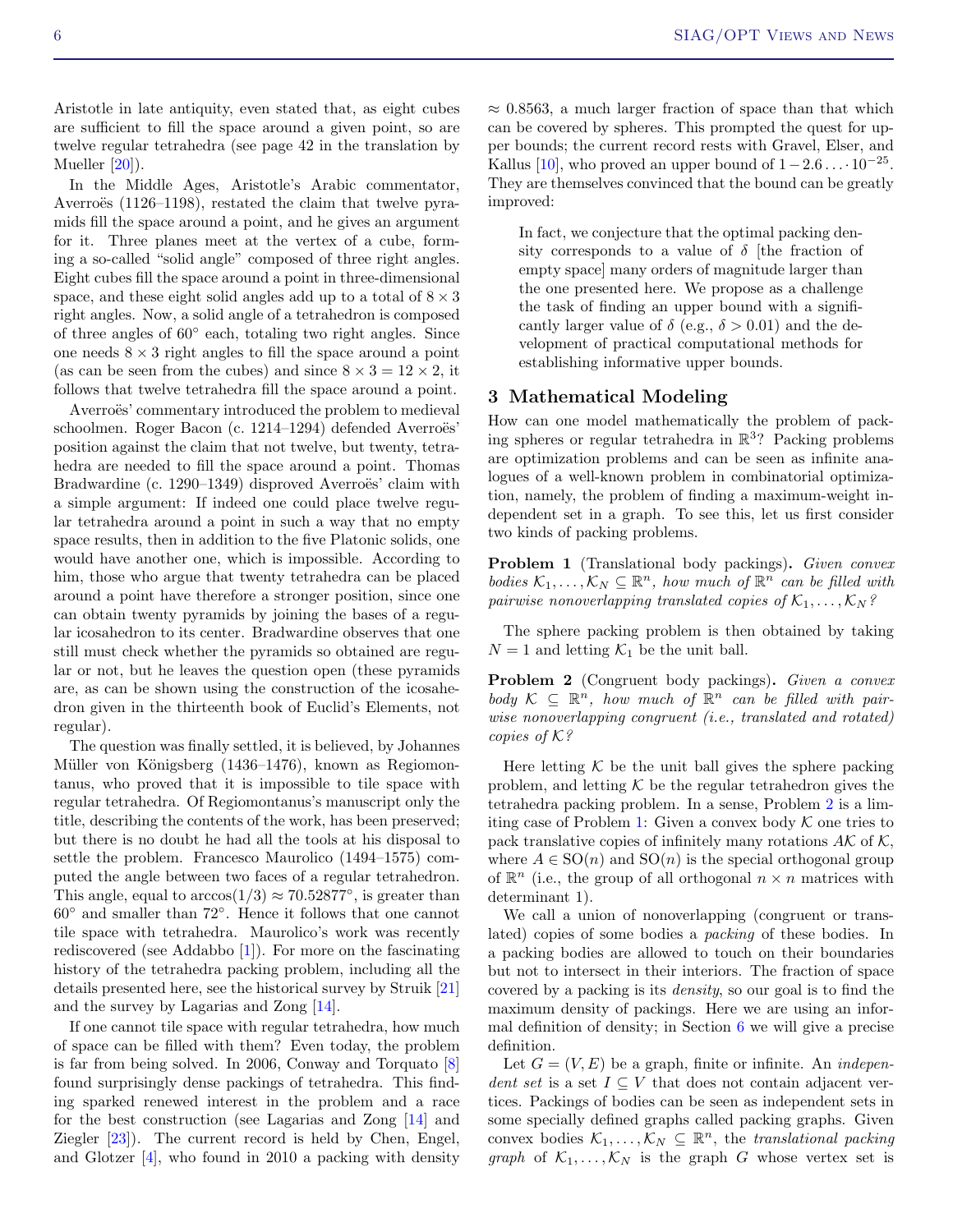$\{1, \ldots, N\} \times \mathbb{R}^n$ . The vertices of G correspond to possible choices of bodies in the packing: vertex  $(i, x)$  corresponds to placing the body  $x + \mathcal{K}_i$  in the packing. This interpretation defines the adjacency relation of G: vertices  $(i, x)$  and  $(j, y)$ are adjacent if the corresponding bodies overlap, that is, if

$$
(x+\mathcal{K}_i)^{\circ} \cap (y+\mathcal{K}_j)^{\circ} \neq \emptyset,
$$

where  $A^{\circ}$  is the interior of set  $A$ . Hence, independent sets of G correspond to packings of translated copies of  $\mathcal{K}_1, \ldots, \mathcal{K}_N$ and vice versa.

A similar idea can be used regarding packings of congruent copies of a given convex body  $K$ . Given such a body, we consider its congruent packing graph, which is the graph G whose vertex set is  $SO(n) \times \mathbb{R}^n$ . The elements of  $SO(n)$  correspond to the possible rotations of K, so that a vertex  $(A, x)$ of G corresponds to placing the body  $x + AK$  in the packing. Again, this gives the adjacency relation of  $G$ : vertices  $(A, x)$ and  $(B, y)$  are adjacent if

$$
(x + AK)^{\circ} \cap (y + BK)^{\circ} \neq \emptyset.
$$

With this, independent sets of G correspond to packings of congruent copies of  $K$  and vice versa.

Packings therefore correspond to independent sets of the packing graph. If we measure the weight of an independent set by the density of the associated packing, then Problems [1](#page-5-1) and [2](#page-5-0) ask us to find maximum-weight independent sets in the corresponding packing graphs.

Does this modeling help? Finding a maximum cardinality independent set in a finite graph is a well-known NP-hard problem, figuring in Karp's list of 21 problems. Many techniques have been developed in combinatorial optimization to deal with hard problems: the basic approach is that one tries to develop efficient methods to find lower and upper bounds. In the case of the maximum-cardinality independent set problem, lower bounds are constructive and come from heuristics that try to find independent sets of large size. Analogously, for packing problems one has the adaptive shrinking cell scheme of Torquato and Jiao [\[22\]](#page-13-16), which can successfully generate dense packings.

As for upper bounds, Lovász  $[16]$  introduced a graph parameter, the theta number, that provides an upper bound for the maximum cardinality of independent sets of a finite graph; Lovász's theta number can be computed efficiently by using semidefinite optimization. The most successful approaches to obtaining upper bounds for the maximum densities of packings all use extensions of the theta number. The theta number can be extended naturally to graphs having compact vertex sets, as we show in Section [4;](#page-6-0) still, this extension cannot be applied to the packing graphs we described above, because they have noncompact vertex sets. These graphs can be compactified, however, as we discuss in Section [6,](#page-9-0) and then the extension of the theta number can be applied.

### <span id="page-6-0"></span>4 The Lovász Theta Number and an Extension

The *independence number* of a graph  $G = (V, E)$  (finite or infinite) is the graph parameter

$$
\alpha(G) = \max\{|I| : I \text{ is independent}\}.
$$

Given a nonnegative weight function  $w: V \to \mathbb{R}_+$ , one may also define the weighted independence number of G as

$$
\alpha_w(G) = \max\{w(I) : I \text{ is independent}\},
$$

where  $w(I) = \sum_{x \in I} w(x)$ . Weights will be useful in packing problems because, when we want to pack different kinds of bodies, such as spheres having different radii, the weight function allows us to distinguish between big and small bodies.

The theta number introduced by Lovász  $[16]$  provides an upper bound to the independence number of a graph. It was later strengthened and extended to the weighted case by Grötschel, Lovász, and Schrijver  $[11]$ . Many equivalent ways of defining their graph parameter exist; the one most convenient for us is the following. Given a finite graph  $G =$  $(V, E)$  and a weight function  $w: V \to \mathbb{R}_+$ , we define

<span id="page-6-1"></span>
$$
\vartheta'_{w}(G) = \min \quad M
$$
\ns.t.  $K(x, x) \leq M \quad \forall x \in V$ ,  
\n
$$
K(x, y) \leq 0 \quad \forall \{x, y\} \notin E \text{ with } x \neq y,
$$
\n
$$
K \in \mathbb{R}^{V \times V} \text{ is symmetric},
$$
\n
$$
K - (w^{1/2})(w^{1/2})^{\mathsf{T}} \text{ is positive semidefinite},
$$
\n
$$
\frac{1}{2} \cdot \mathbb{E}[K] \cdot \frac{1}{2} \cdot \frac{1}{2} \cdot \frac{1}{2} \cdot \frac{1}{2} \cdot \frac{1}{2} \cdot \frac{1}{2} \cdot \frac{1}{2} \cdot \frac{1}{2} \cdot \frac{1}{2} \cdot \frac{1}{2} \cdot \frac{1}{2} \cdot \frac{1}{2} \cdot \frac{1}{2} \cdot \frac{1}{2} \cdot \frac{1}{2} \cdot \frac{1}{2} \cdot \frac{1}{2} \cdot \frac{1}{2} \cdot \frac{1}{2} \cdot \frac{1}{2} \cdot \frac{1}{2} \cdot \frac{1}{2} \cdot \frac{1}{2} \cdot \frac{1}{2} \cdot \frac{1}{2} \cdot \frac{1}{2} \cdot \frac{1}{2} \cdot \frac{1}{2} \cdot \frac{1}{2} \cdot \frac{1}{2} \cdot \frac{1}{2} \cdot \frac{1}{2} \cdot \frac{1}{2} \cdot \frac{1}{2} \cdot \frac{1}{2} \cdot \frac{1}{2} \cdot \frac{1}{2} \cdot \frac{1}{2} \cdot \frac{1}{2} \cdot \frac{1}{2} \cdot \frac{1}{2} \cdot \frac{1}{2} \cdot \frac{1}{2} \cdot \frac{1}{2} \cdot \frac{1}{2} \cdot \frac{1}{2} \cdot \frac{1}{2} \cdot \frac{1}{2} \cdot \frac{1}{2} \cdot \frac{1}{2} \cdot \frac{1}{2} \cdot \frac{1}{2} \cdot \frac{1}{2} \cdot \frac{1}{2} \cdot \frac{1}{2} \cdot \frac{1}{2} \cdot \frac{1}{2} \cdot \frac{1}{2} \cdot \frac{1}{2} \cdot \frac{1}{2} \cdot \frac{1}{2} \cdot \frac{1}{2} \cdot \frac{1}{2} \cdot \frac{1}{2}
$$

where  $w^{1/2} \in \mathbb{R}^V$  is such that  $w^{1/2}(x) = w(x)^{1/2}$ .

<span id="page-6-2"></span>**Theorem 1.** Let  $G = (V, E)$  be a finite graph and  $w: V \rightarrow$  $\mathbb{R}_+$  be a weight function. Then  $\alpha_w(G) \leq \vartheta'_w(G)$ .

*Proof.* Let  $I \subseteq V$  be an independent set such that  $w(I) > 0$ (if there is no such independent set, then  $\alpha_w(G) = 0$ , and the theorem follows trivially) and let  $M$  and  $K$  be a feasible solution of  $(1)$ .

Consider the sum

$$
\sum_{x,y \in I} w(x)^{1/2} w(y)^{1/2} K(x,y).
$$

This sum is at least

$$
\sum_{x,y \in I} w(x)^{1/2} w(y)^{1/2} w(x)^{1/2} w(y)^{1/2} = w(I)^2
$$

because  $K - (w^{1/2})(w^{1/2})^{\mathsf{T}}$  is positive semidefinite.

The same sum is also at most

$$
\sum_{x \in I} w(x)K(x, x) \le Mw(I)
$$

because  $K(x, x) \leq M$  and  $K(x, y) \leq 0$  for distinct  $x, y \in I$ . Combining both inequalities proves the theorem. $\Box$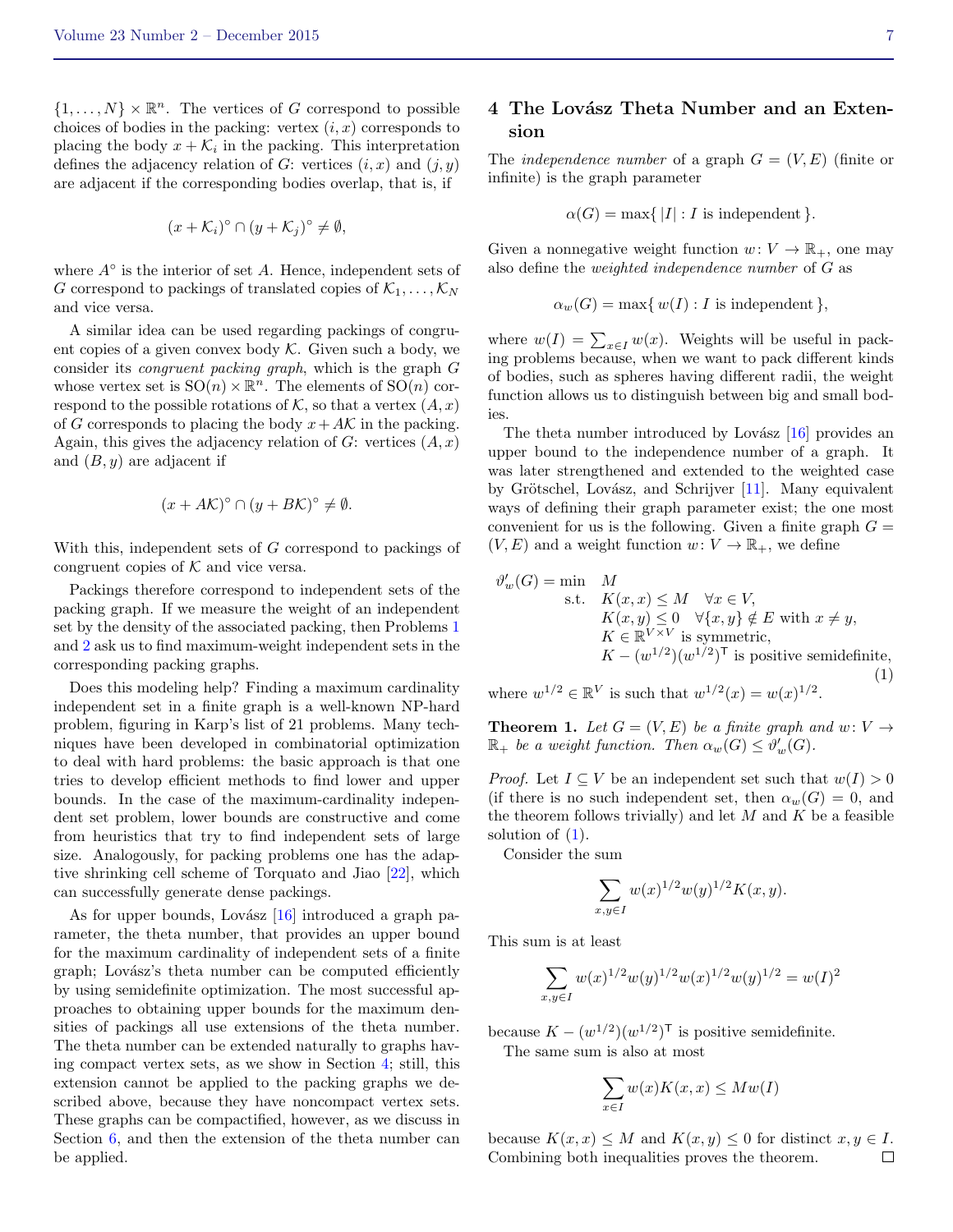Notice that the formulation we use for  $\vartheta_w'(G)$  is a *dual* formulation, since any feasible solution gives an upper bound for the independence number.

Thus,  $\vartheta'_w(G)$  provides an upper bound for  $\alpha_w(G)$  when G is finite. When more generally  $V$  is a separable and compact measure space satisfying a mild technical condition, graph parameter  $\vartheta'_w$  can be extended in a natural way to provide an upper bound for the weighted independence number.

This extension relies on a basic notion from functional analysis, that of kernel. Let V be a separable and compact topological space and  $\mu$  be a finite Borel measure over V. A kernel is a complex-valued function  $K \in L^2(V \times V)$ .

A kernel  $K$  can be seen as a generalization of a matrix. Like a matrix, a kernel defines an operator on  $L^2(V)$  by

$$
(Kf)(x) = \int_V K(x, y) f(y) d\mu(y).
$$

Kernel K is *Hermitian* if  $K(x, y) = \overline{K(y, x)}$  for all x,  $y \in V$ . Hermitian kernels are the analogues of Hermitian matrices and an analogue of the spectral decomposition theorem, known as the Hilbert-Schmidt theorem, holds, as we describe now.

A function  $f \in L^2(V)$ ,  $f \neq 0$ , is an *eigenfunction* of K if  $Kf = \lambda f$  for some number  $\lambda$ , which is the *associated* eigenvalue of f. We say  $\lambda$  is an eigenvalue of K if it is the associated eigenvalue of some eigenfunction of  $K$ . The Hilbert-Schmidt theorem states that for a Hermitian kernel K, there is a complete orthonormal system  $\varphi_1, \varphi_2, \ldots$  of  $L^2(V)$  consisting of eigenfunctions of K such that

$$
K(x,y) = \sum_{i=1}^{\infty} \lambda_i \varphi_i(x) \overline{\varphi_i(y)}
$$

with  $L^2$  convergence, where the real number  $\lambda_i$  is the associated eigenvalue of  $\varphi_i$ . Then the  $\lambda_i$  with their multiplicities are all the eigenvalues of K.

A Hermitian kernel  $K$  is *positive* if all its eigenvalues are nonnegative; this is the analogue of a positive semidefinite matrix. An equivalent definition is as follows:  $K$  is positive if for every  $\rho \in L^2(V)$  we have

$$
\int_{V} \int_{V} K(x, y) \rho(x) \overline{\rho(y)} d\mu(x) d\mu(y) \ge 0.
$$

Using kernels, one may extend the definition of  $\vartheta_w'$  to graphs defined over separable and compact measure spaces, simply by replacing the matrices in [\(1\)](#page-6-1) by continuous kernels. In other words we define

<span id="page-7-0"></span>
$$
\vartheta'_{w}(G) = \inf M
$$
  
s.t.  $K(x, x) \le M \quad \forall x \in V$ ,  
 $K(x, y) \le 0 \quad \forall \{x, y\} \notin E \text{ with } x \ne y$ , (2)  
 $K \text{ is continuous & Hermitian},$   
 $K - W \text{ is positive},$ 

where  $K: V \times V \to \mathbb{R}$  and  $W \in L^2(V \times V)$  is the kernel such that  $W(x, y) = w(x)^{1/2}w(y)^{1/2}$ .

One then has the following theorem.

<span id="page-7-1"></span>**Theorem 2.** Let  $G = (V, E)$  be a graph where V is a separable and compact measure space in which any open set has nonzero measure. Let  $w: V \to \mathbb{R}_+$  be a continuous weight function. Then  $\alpha_w(G) \leq \vartheta'_w(G)$ .

*Proof.* Since  $V$  is compact and since we assume that every open subset of V has nonzero measure, we may use the following observation of Bochner [\[3\]](#page-13-19): a continuous kernel K is positive if and only if for any choice of  $N$  and points  $x_1, \ldots, x_N \in V$  we have that the matrix  $(K(x_i, x_j))_{i,j=1}^N$ is positive semidefinite.

Using this characterization of continuous and positive kernels, we may mimic the proof of Theorem [1](#page-6-2) and obtain the desired result. This is why we require  $K$  to be continuous in the definition of  $\vartheta_w'$  and also why we require w to be a continuous function: because we want to apply Bochner's characterization to  $K - W$ .  $\Box$ 

As was the case with Theorem [1,](#page-6-2) any feasible solution of [\(2\)](#page-7-0) gives an upper bound for the weighted independence number. This is useful in the infinite setting because then it is often harder to obtain optimal solutions. Notice that it might also be that  $\alpha_w(G) = \infty$ . In this case, the theorem still holds, since [\(2\)](#page-7-0) will be infeasible, and therefore  $\vartheta'_w(G) = \infty$ .

## <span id="page-7-2"></span>5 Exploiting Symmetry with Harmonic Analysis

If G is a finite graph, then computing  $\vartheta'_w(G)$  is solving a semidefinite program whose value can be found with the help of a computer; that is, it can be approximated up to arbitrary precision in polynomial time. This is a theoretical assertion however; in practice, for moderately big graphs (say, with thousands of vertices), if one cannot exploit any special structure of the graph, then computing the theta number is often impossible with today's methods and computers.

If the graph  $G$  is infinite, we are dealing with an infinitedimensional semidefinite program. If one then desires to use computational optimization methods, at some point the transition from infinite to finite has to be made. One way to make this transition is to use finer and finer grids to discretize the infinite graph and solve the corresponding finite semidefinite programs, obtaining bounds for the infinite problem. For coarse grids, however, this approach performs poorly, and for fine grids it soon becomes computationally infeasible. Moreover, with this approach one loses the entire geometrical structure of the packing graphs.

The alternative is to use harmonic analysis. Instead of computing  $\vartheta'_w$  in the "time domain," we could formulate the optimization problem in the "Fourier domain." This has a twofold advantage. First, the Fourier domain can be discretized essentially by truncation and in doing so we do not lose too much, since we expect that most of the information in a well-structured problem (like a packing problem) is to be concentrated in the beginning of the spectrum. Second, the translation group  $\mathbb{R}^n$  acts on the translational packing graph, and the group of Euclidean motions  $SO(n) \rtimes \mathbb{R}^n$  acts on the congruent packing graph; using harmonic analysis we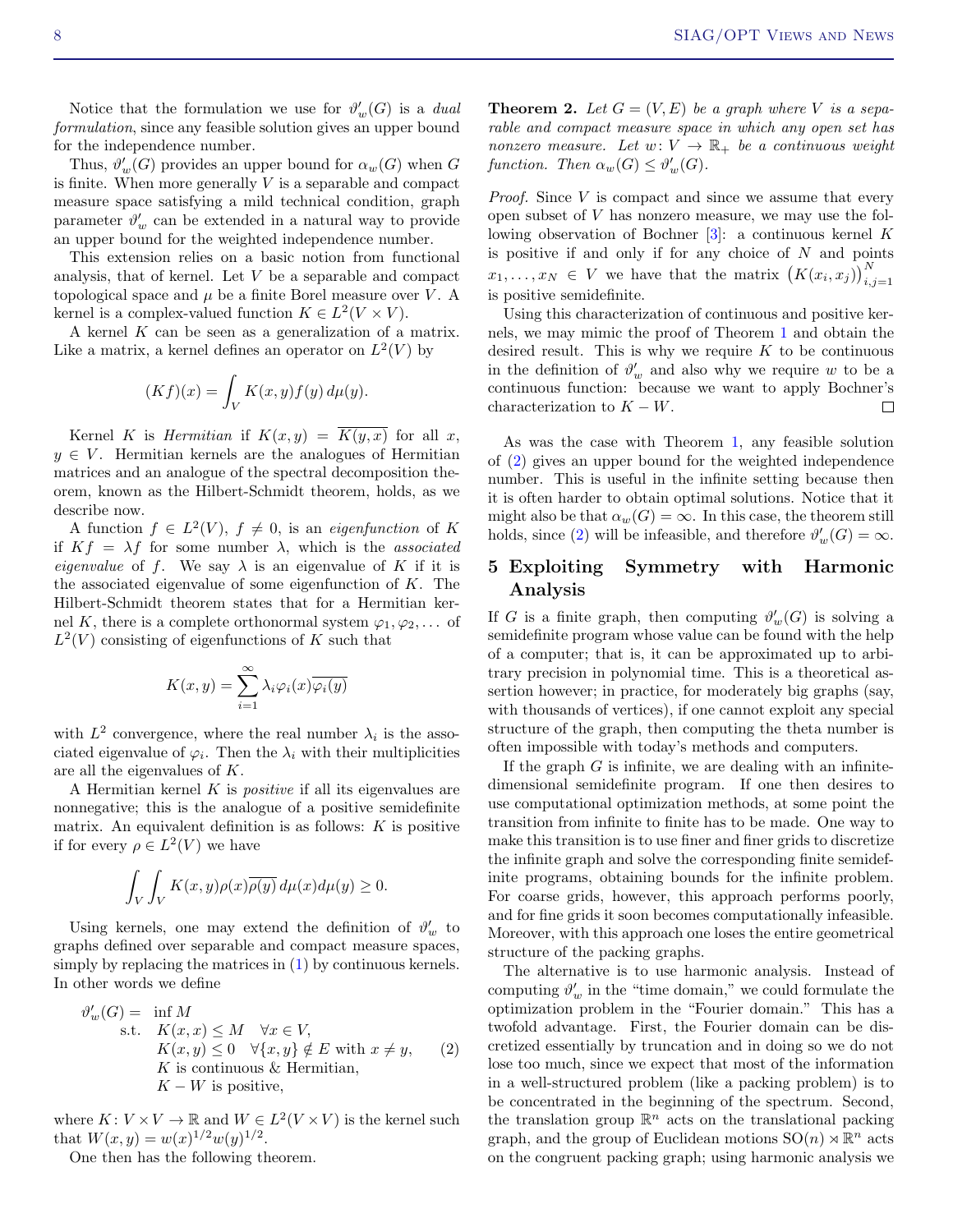can exploit the symmetry of this situation. On the downside, an explicit understanding of the harmonic analysis of these two groups is needed, which in the case of the motion group can be cumbersome.

To be more concrete, we demonstrate the basic strategy using the cyclic group  $\mathbb{Z}_n$ . This group is finite, so that discretization is unnecessary, and Abelian, so that harmonic analysis becomes simple. Nevertheless, this simple example already carries many essential features, and it ought to be kept in mind by the reader when the more complicated cases are treated later.

Let  $\Sigma \subseteq \mathbb{Z}_n$  with  $0 \notin \Sigma$  be closed under taking negatives, i.e.,  $\Sigma = -\Sigma$ . Then we define the Cayley graph

$$
Cayley(\mathbb{Z}_n, \Sigma) = (\mathbb{Z}_n, \{ \{x, y\} : x - y \in \Sigma \} \}),
$$

which is an undirected graph whose vertices are the elements of  $\mathbb{Z}_n$  and where  $\Sigma$  defines the neighborhood of the neutral element 0; this neighborhood is then transported to every vertex by group translations. Since  $\Sigma = -\Sigma$ , the definition is consistent, and since  $0 \notin \Sigma$ , the Cayley graph does not have loops. For example, the *n*-cycle can be represented as a Cayley graph:

$$
C_n = \text{Cayley}(\mathbb{Z}_n, \Sigma) \quad \text{with} \quad \Sigma = \{1, -1\}.
$$

The goal in this section is to show that the computation of the theta number  $\vartheta'_{e}(\text{Cayley}(\mathbb{Z}_n, \Sigma))$  with unit weights  $e =$  $(1, \ldots, 1)$  reduces from a semidefinite program to a linear program if one works in the Fourier domain.

For this we need the *characters* of  $\mathbb{Z}_n$ , which are group homomorphisms  $\chi: \mathbb{Z}_n \to \mathbb{T}$ , where  $\mathbb{T}$  is the unit circle in the complex plane. Thus, every character  $\chi$  satisfies

$$
\chi(x+y) = \chi(x)\chi(y) \qquad \forall x, y \in \mathbb{Z}_n.
$$

The characters themselves form a group with the operation of pointwise multiplication  $(\chi \psi)(x) = \chi(x)\psi(x)$ ; this is the dual group  $\widehat{\mathbb{Z}}_n$  of  $\mathbb{Z}_n$ . The trivial character e of  $\mathbb{Z}_n$  defined by  $e(x) = 1$  for all  $x \in \mathbb{Z}_n$  is the unit element. Moreover, if  $\chi$  is a character, then its inverse is its complex conjugate  $\overline{\chi}$  such that  $\bar{\chi}(x) = \chi(x)$  for all  $x \in \mathbb{Z}_n$ . We often view characters as vectors in the vector space  $\mathbb{C}^{\mathbb{Z}_n}$ .

**Lemma 1.** Let  $\chi$  and  $\psi$  be characters of  $\mathbb{Z}_n$ . Then the following orthogonality relation holds:

$$
\chi^*\psi = \sum_{x \in \mathbb{Z}_n} \overline{\chi(x)} \psi(x) = \begin{cases} |\mathbb{Z}_n| & \text{if } \chi = \psi, \\ 0 & \text{otherwise.} \end{cases}
$$

*Proof.* If  $\chi = \psi$ , then

$$
\chi^* \chi = \sum_{x \in \mathbb{Z}_n} \overline{\chi}(x) \chi(x) = \sum_{x \in \mathbb{Z}_n} 1 = |\mathbb{Z}_n|
$$

holds. If  $\chi \neq \psi$ , then there is  $y \in \mathbb{Z}_n$ , so that  $(\overline{\chi}\psi)(y) \neq 1$ . Furthermore, we have

$$
(\overline{\chi}\psi)(y)\chi^*\psi = (\overline{\chi}\psi)(y)\sum_{x\in\mathbb{Z}_n}\overline{\chi}(x)\psi(x)
$$
  
= 
$$
\sum_{x\in\mathbb{Z}_n}\overline{\chi}(x+y)\psi(x+y)
$$
  
= 
$$
\sum_{x\in\mathbb{Z}_n}\overline{\chi}(x)\psi(x) = \chi^*\psi,
$$

so  $\chi^* \psi$  has to be zero.

As a corollary we can explicitly give all characters of  $\mathbb{Z}_n$ and see that they form an orthogonal basis of  $\mathbb{C}^{\mathbb{Z}_n}$ . It follows that the dual group  $\widehat{\mathbb{Z}}_n$  is isomorphic to  $\mathbb{Z}_n$ .

**Corollary 3.** Every element  $u \in \mathbb{Z}_n$  defines a character of  $\mathbb{Z}_n$  by  $\chi_u(x) = e^{2\pi i ux/n}$ . The map  $u \mapsto \chi_u$  is a group isomorphism between  $\mathbb{Z}_n$  and its dual group  $\mathbb{Z}_n$ .

*Proof.* One immediately verifies that the map  $u \mapsto \chi_u$  is well defined, that it is an injective group homomorphism, and that  $\chi_u$  is a character of  $\mathbb{Z}_n$ . By the orthogonality relation we see that the number of different characters of  $\mathbb{Z}_n$  is at most the dimension of the space  $\mathbb{C}^{\mathbb{Z}_n}$ . Hence  $|\mathbb{Z}_n|$  equals  $|\widehat{\mathbb{Z}}_n|$ , and the map is a bijection.

Given a function  $f: \mathbb{Z}_n \to \mathbb{C}$ , the function  $\hat{f}: \widehat{\mathbb{Z}}_n \to \mathbb{C}$ such that

$$
\hat{f}(\chi) = \frac{1}{|\mathbb{Z}_n|} \sum_{x \in \mathbb{Z}_n} f(x) \chi^{-1}(x)
$$

is the *discrete Fourier transform* of f; the coefficients  $\hat{f}(\chi)$ are called the Fourier coefficients of f. We then have the Fourier inversion formula:

$$
f(x) = \sum_{\chi \in \widehat{\mathbb{Z}}_n} \widehat{f}(\chi) \chi(x).
$$

We say that  $f: \mathbb{Z}_n \to \mathbb{C}$  is of positive type if  $f(x) = \overline{f(-x)}$ for all  $x \in \mathbb{Z}_n$  and for all  $\rho: \mathbb{Z}_n \to \mathbb{C}$  we have

$$
\sum_{x,y\in\mathbb{Z}_n} f(x-y)\rho(x)\overline{\rho(y)} \ge 0.
$$

Thus, f is of positive type if and only if the matrix  $K(x, y) =$  $f(x-y)$  is positive semidefinite. With this we have the following characterization for the theta number of Cayley $(\mathbb{Z}_n, \Sigma)$ .

<span id="page-8-2"></span>Theorem 4. We have that

<span id="page-8-0"></span>
$$
\vartheta'_{e}(\text{Cayley}(\mathbb{Z}_{n}, \Sigma)) = \min f(0)
$$
\ns.t.  $f(x) \le 0$  for all  $x \notin \Sigma \cup \{0\}$ ,  
\n
$$
\sum_{x \in \mathbb{Z}_{n}} f(x) \ge |\mathbb{Z}_{n}|,
$$
\n
$$
f: \mathbb{Z}_{n} \to \mathbb{R} \text{ is of positive type.}
$$
\n(3)

Alternatively, expressing f in the Fourier domain, we obtain

<span id="page-8-1"></span>
$$
\vartheta'_{e}(\text{Cayley}(\mathbb{Z}_{n}, \Sigma)) = \min \sum_{\chi \in \widehat{\mathbb{Z}}_{n}} \widehat{f}(\chi) \n\text{s.t. } \sum_{\chi \in \widehat{\mathbb{Z}}_{n}} \widehat{f}(\chi) \chi(x) \le 0 \quad \text{for all } x \notin \Sigma \cup \{0\}, \qquad (4) \n\widehat{f}(e) \ge 1, \n\widehat{f}(\chi) \ge 0 \text{ and } \widehat{f}(\chi) = \widehat{f}(\chi^{-1}) \text{ for all } \chi \in \widehat{\mathbb{Z}}_{n}.
$$

*Proof.* Functions  $f: \mathbb{Z}_n \to \mathbb{C}$  correspond to  $\mathbb{Z}_n$ -invariant matrices  $K: \mathbb{Z}_n \times \mathbb{Z}_n \to \mathbb{C}$ , which are matrices such that  $K(x + z, y + z) = K(x, y)$  for all  $x, y, z \in \mathbb{Z}_n$ .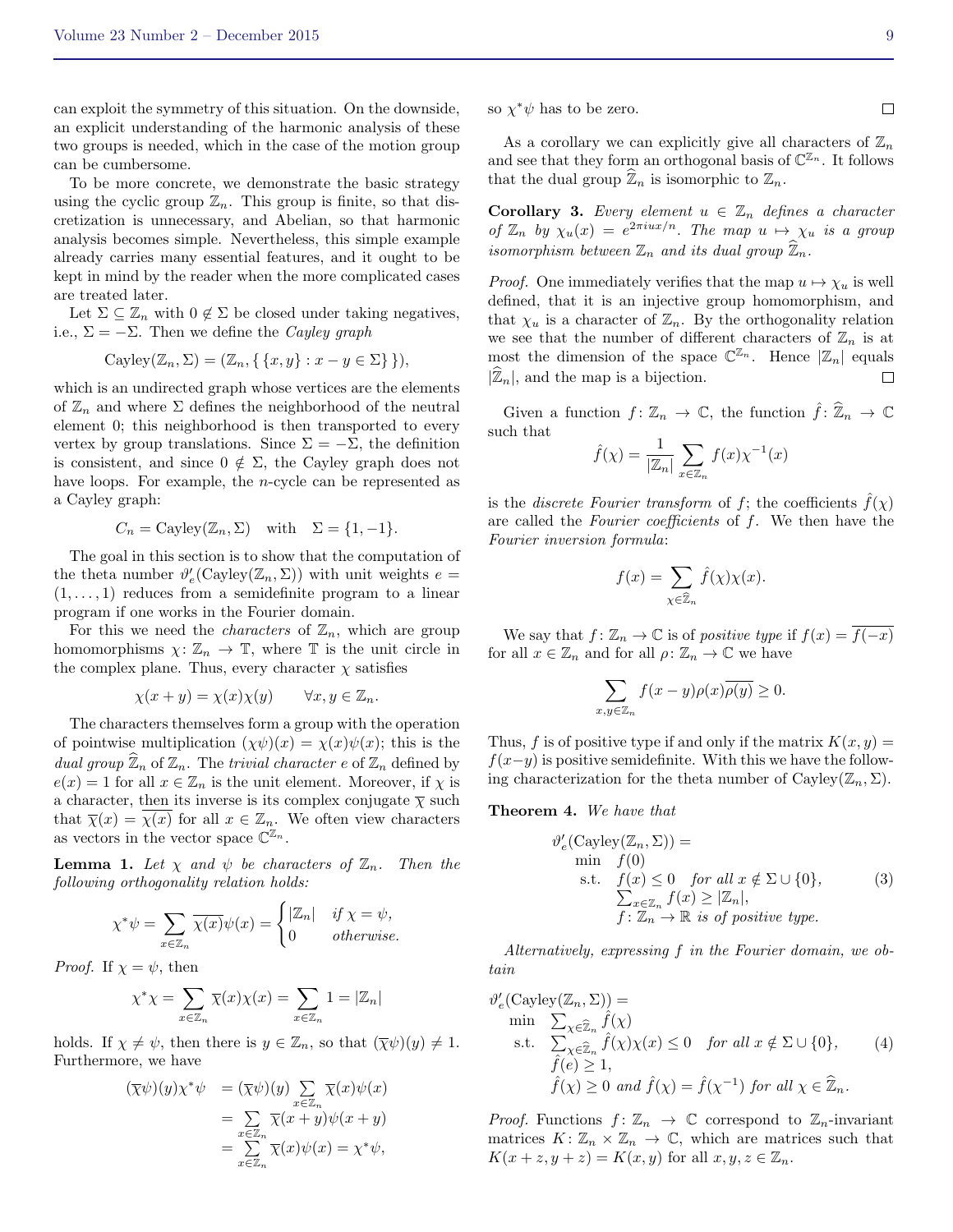In solving problem [\(1\)](#page-6-1) for computing  $\vartheta_e'$  we may restrict ourselves to  $\mathbb{Z}_n$ -invariant matrices. This fact can be seen by a symmetrization argument: If  $(M, K)$  is an optimal solution of [\(1\)](#page-6-1), then so is  $(M,\overline{K})$  with

$$
\overline{K}(x,y) = \frac{1}{|\mathbb{Z}_n|} \sum_{z \in \mathbb{Z}_n} K(x+z, y+z),
$$

which is  $\mathbb{Z}_n$ -invariant.

Thus, we can translate problem  $(1)$  into  $(3)$ . The objective function and the constraint on nonedges translate easily. The positive-semidefiniteness constraint requires a bit more work.

First, observe that to require  $K$  to be real and symmetric is to require f to be real and such that  $f(x) = f(-x)$  for all  $x \in \mathbb{Z}_n$ . We claim that each character  $\chi$  of  $\mathbb{Z}_n$  gives an eigenvector of K with eigenvalue  $|\mathbb{Z}_n| \hat{f}(\chi)$ . Indeed, using the inversion formula, we have

$$
(K\chi)(x) = \sum_{y \in \mathbb{Z}_n} K(x, y)\chi(y) = \sum_{y \in \mathbb{Z}_n} f(x - y)\chi(y)
$$
  
= 
$$
\sum_{y \in \mathbb{Z}_n} \sum_{\psi \in \widehat{\mathbb{Z}}_n} \widehat{f}(\psi)\psi(x - y)\chi(y)
$$
  
= 
$$
\sum_{\psi \in \widehat{\mathbb{Z}}_n} \widehat{f}(\psi) \sum_{y \in \mathbb{Z}_n} \psi(y)\chi(x - y)
$$
  
= 
$$
\sum_{\psi \in \widehat{\mathbb{Z}}_n} \widehat{f}(\psi)\chi(x) \sum_{y \in \mathbb{Z}_n} \psi(y)\overline{\chi(y)}
$$
  
= 
$$
|\mathbb{Z}_n|\widehat{f}(\chi)\chi(x),
$$

as claimed.

This immediately implies that  $K$  is positive semidefinite or, equivalently, f is of positive type—if and only if  $\hat{f}(\chi) \geq 0$ for all characters  $\chi$ . Now, since  $\hat{f}(e) = |\mathbb{Z}_n|^{-1} \sum_{x \in \mathbb{Z}_n} f(x)$ and since e is an eigenvalue of K, then  $K - ee^{T}$  is positive semidefinite if and only if  $\sum_{x \in \mathbb{Z}_n} f(x) \geq |\mathbb{Z}_n|$  and f is of positive type.

We thus see that  $(1)$  can be translated into  $(3)$ . Using the inversion formula and noting that  $f$  is real-valued if and only if  $\hat{f}(\chi) = \hat{f}(\chi^{-1})$  for all  $\chi$ , one immediately obtains [\(4\)](#page-8-1).

Cayley graphs on the cyclic group are not particularly exciting. Everything in this section, however, can be straightforwardly applied to any finite Abelian group. If, for instance, one considers the group  $\mathbb{Z}_2^n$ , then binary codes can be modeled as independent sets of Cayley graphs, and the analogue of Theorem [4](#page-8-2) gives Delsarte's linear programming bound  $[9]$ .

## <span id="page-9-0"></span>6 Upper Bounds for Congruent and Translational Body Packings

The packing graphs described above have noncompact vertex sets, but we said they can be compactified so that the theta number can be applied. Let us now see how that can be done.

First we need a definition of packing density. Given a packing P, we say that its density is  $\Delta$  if for every  $p \in \mathbb{R}^n$  we have

$$
\Delta = \lim_{r \to \infty} \frac{\text{vol}(B(p, r) \cap \mathcal{P})}{\text{vol } B(p, r)},
$$

where  $B(p,r)$  is the ball of radius r centered at p. Not every packing has a density, but every packing has an upper density given by

$$
\limsup_{r \to \infty} \sup_{p \in \mathbb{R}^n} \frac{\text{vol}(B(p, r) \cap \mathcal{P})}{\text{vol } B(p, r)}.
$$

We say that a packing  $P$  is *periodic* if there is a lattice<sup>[1](#page-9-1)</sup>  $L \subseteq \mathbb{R}^n$  that leaves  $\mathcal P$  invariant, that is,  $\mathcal P = x + \mathcal P$  for every  $x \in L$ . Lattice L is the *periodicity lattice* of  $\mathcal{P}$ . In other words,  $P$  consists of some bodies placed inside the fundamental cell of  $L$ , and this arrangement repeats itself at each copy of the fundamental cell translated by vectors of the lattice.

Periodic packings always have a density. Moreover, given any packing  $P$ , one may define a sequence of periodic packings whose fundamental cells have volumes approaching infinity and whose densities converge to the upper density of  $P$ . Therefore, when computing bounds for the maximum density of packings, we may restrict ourselves to periodic packings.

This is the key observation that allows us to compactify the packing graphs. Let  $\mathcal{K}_1, \ldots, \mathcal{K}_N \subseteq \mathbb{R}^n$  be some given convex bodies. We have defined the translational packing graph of  $\mathcal{K}_1, \ldots, \mathcal{K}_N$ . Given a lattice  $L \subseteq \mathbb{R}^n$ , we may define a periodic version of the packing graph. This is the graph  $G_L$ , whose vertex set is  $V = \{1, ..., N\} \times (\mathbb{R}^n/L)$ . Now, vertex  $(i, x)$  of  $G<sub>L</sub>$  corresponds not only to one body, but to many: specifically, to all the bodies  $x + v + \mathcal{K}_i$ , for  $v \in L$ . Vertices  $(i, x)$  and  $(j, y)$  are then adjacent if for some  $v \in L$ we have

$$
(x+v+\mathcal{K}_i)^{\circ} \cap (y+\mathcal{K}_j)^{\circ} \neq \emptyset.
$$

Then an independent set of  $G_L$  corresponds to a periodic packing of translations of  $\mathcal{K}_1, \ldots, \mathcal{K}_N$  with periodicity lattice L, and vice versa.

Graph  $G_L$  has a compact vertex set and each one of its independent sets is finite. If we consider the weight function  $w: V \to \mathbb{R}_+$  such that  $w(i, x) = \text{vol}\,\mathcal{K}_i$ , then the maximum density of a periodic packing with periodicity lattice  $L$  is given by

$$
\frac{\alpha_w(G_L)}{\text{vol}(\mathbb{R}^n/L)}.
$$

Thus, one strategy to find an upper bound for the maximum density of a packing is to find an upper bound for  $\alpha_w(G_L)$ for every  $L$ .

Notice that V is actually a separable and compact measure space that satisfies the hypothesis of Theorem [2.](#page-7-1) Therefore,  $\theta_w'(G_L)$  provides an upper bound for  $\alpha_w(G_L)$ . Let us see how one may obtain a feasible solution of [\(2\)](#page-7-0) for every graph  $G_L$ .

Let  $f: \mathbb{R}^n \to \mathbb{C}$  be a rapidly decreasing function. This is an infinitely differentiable function with the following property: any derivative, multiplied by any polynomial, is a bounded function.

<span id="page-9-1"></span><sup>&</sup>lt;sup>1</sup>A lattice is a discrete subgroup of  $(\mathbb{R}^n, +)$ .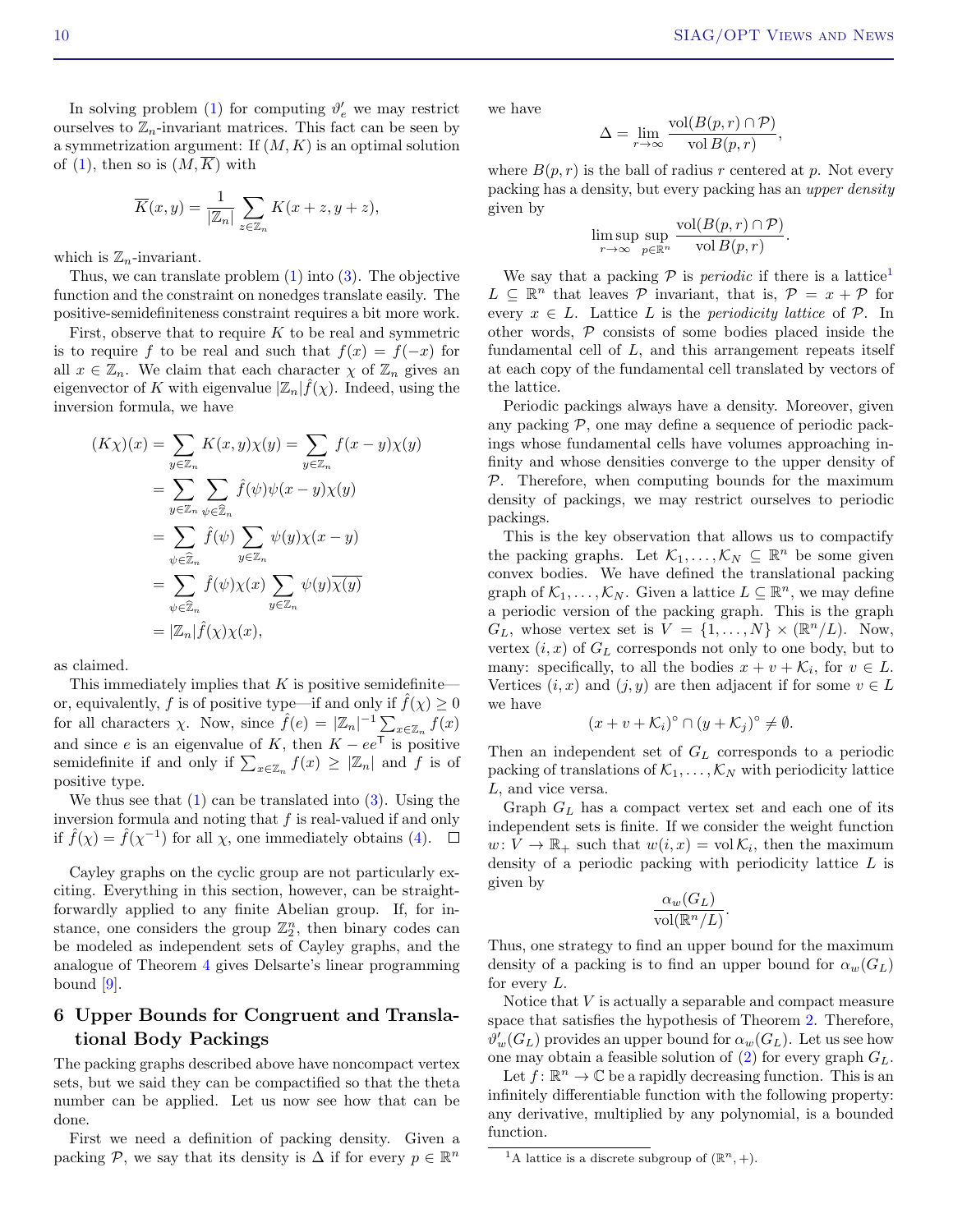The Fourier transform of f computed at  $u \in \mathbb{R}^n$  is

$$
\hat{f}(u) = \int_{\mathbb{R}^n} f(x)e^{-2\pi i u \cdot x} dx,
$$

where  $u \cdot x = u_1 x_1 + \cdots + u_n x_n$ . Since f is rapidly decreasing, the inversion formula holds, giving

$$
f(x) = \int_{\mathbb{R}^n} \hat{f}(u)e^{2\pi i u \cdot x} du.
$$

Consider now a matrix-valued function  $f: \mathbb{R}^n \to \mathbb{C}^{N \times N}$ , where  $f(x) = (f_{ij}(x))_{i,j=1}^N$  and each function  $f_{ij}$  is rapidly decreasing. For  $u \in \mathbb{R}^n$  we write

$$
\hat{f}(u) = (\hat{f}_{ij}(u))_{i,j=1}^N.
$$

Hence, the Fourier transform of  $f$  is also a matrix-valued function.

We say f is of positive type if  $f(x) = f(-x)^*$  for every  $x \in \mathbb{R}^n$  and for every  $L^{\infty}$  function  $\rho \colon \mathbb{R}^n \to \mathbb{C}^N$  we have

$$
\int_{\mathbb{R}^n} \int_{\mathbb{R}^n} \rho(y)^* f(x - y) \rho(x) \, dx dy \ge 0.
$$

One may prove that f is of positive type if and only if  $\hat{f}(u)$ is positive semidefinite for every  $u \in \mathbb{R}^n$ .

We now have the following theorem.

<span id="page-10-0"></span>**Theorem 5.** Let  $\mathcal{K}_1, \ldots, \mathcal{K}_N \subseteq \mathbb{R}^n$  be convex bodies. Suppose  $f: \mathbb{R}^n \to \mathbb{R}^{N \times N}$  is such that each  $f_{ij}$  is rapidly decreasing and that it satisfies the following conditions:

- (i)  $f_{ij}(x) \leq 0$  whenever  $(x + \mathcal{K}_i)^\circ \cap \mathcal{K}_j^\circ = \emptyset$ ;
- (ii)  $\hat{f}(0) ((\text{vol }\mathcal{K}_i)^{1/2} (\text{vol }\mathcal{K}_j)^{1/2})_{i,j=1}^N$  is positive semidefinite; and

(iii) f is of positive type.

Then the maximum density of a packing of translated copies of  $\mathcal{K}_1, \ldots, \mathcal{K}_N$  is at most max{  $f_{ii}(0): i = 1, \ldots, N$  }.

*Proof.* Let  $w: V \to \mathbb{R}_+$  be the weight function such that  $w(i, x) = vol \mathcal{K}_i$  for all  $(i, x) \in V$ . The proof of the theorem consists in deriving from f, for every lattice  $L \subseteq \mathbb{R}^n$ , a kernel  $K_L \in L^2(V \times V)$ , where  $V = \{1, \ldots, N\} \times (\mathbb{R}^n/L)$ , and a number  $M_L$  that together give a feasible solution of  $(2)$ , thus obtaining an upper bound for  $\alpha_w(G_L)$ .

For a given lattice  $L$ , we let

$$
K_L((i, x), (j, y)) = \text{vol}(\mathbb{R}^n/L) \sum_{v \in L} f_{ij}(x - y + v).
$$

The above sum is well defined since each  $f_{ij}$  is rapidly decreasing. Moreover, this implies that  ${\cal K}_L$  is continuous.

Given two distinct, nonadjacent vertices  $(i, x)$  and  $(j, y)$  of  $G_L$ , we have that for all  $v \in L$ ,

$$
(x+v+\mathcal{K}_i)^{\circ} \cap (y+\mathcal{K}_j)^{\circ} = \emptyset \iff (x-y+v+\mathcal{K}_i)^{\circ} \cap \mathcal{K}_j^{\circ} = \emptyset.
$$

This means that  $f_{ij}(x - y + v) \leq 0$  for all  $v \in L$ . But then  $K_L((i, x), (j, y)) \leq 0$ , as we wanted.

Now we show that  $K_L - W$  is a positive kernel, where  $W((i, x), (j, y)) = (\text{vol }\mathcal{K}_i)^{1/2} (\text{vol }\mathcal{K}_j)^{1/2}$ . This is implied by conditions (ii) and (iii) of the theorem and can be proven directly by combining the definition of a positive kernel with that of a function of positive type. We take another road, however, and exhibit a complete list of eigenfunctions and eigenvalues of  $K_L - W$ .

Let  $L^* = \{u \in \mathbb{R}^n : u \cdot v \in \mathbb{Z} \text{ for all } v \in L\}$  be the *dual lattice* of L, and consider the matrix  $W' \in \mathbb{R}^{N \times N}$  with  $W'_{ij} = (\text{vol}\,\mathcal{K}_i)^{1/2}(\text{vol}\,\mathcal{K}_j)^{1/2}$ . Since f is of positive type, for each  $u \in \mathbb{R}^n$  we have that  $\hat{f}(u)$  is positive semidefinite. Moreover, from condition (ii) we have that  $\hat{f}(0) - W'$  is positive semidefinite. Hence, the matrices  $\hat{f}(u) - \delta_u W'$ , where  $\delta_u$ equals 1 if  $u = 0$  and 0 otherwise, are positive semidefinite.

For  $u \in L^*$ , let  $a_{1,u}, \ldots, a_{N,u}$  be an orthonormal basis of  $\mathbb{R}^N$  consisting of eigenvectors of  $\hat{f}(u) - \delta_u W'$ , with associated eigenvalues  $\lambda_{1,u}, \ldots, \lambda_{N,u}$ , which are all nonnegative.

Also for  $u \in L^*$ , let  $\chi_u(x) = e^{2\pi i u \cdot x}$ . Then  $(\text{vol}(\mathbb{R}^n/L))^{1/2}\chi_u, u \in L^*$ , forms a complete orthonormal system of  $L^2(\mathbb{R}^n/L)$ , and so

$$
(\text{vol}(\mathbb{R}^n/L))^{1/2}a_{k,u}\otimes \chi_u
$$

for  $k = 1, ..., N$  and  $u \in L^*$  forms a complete orthonormal system of  $L^2(V)$ . We claim that each such function is an eigenfunction of  $K_L - W$ .

Indeed, let  $(i, x) \in V$  be given. Notice that

$$
[W(a_{k,u} \otimes \chi_u)]((i,x))
$$
  
=  $\int_V W((i,x),(j,y))(a_{k,u} \otimes \chi_u)(j,y) d(j,y)$   
=  $\sum_{j=1}^N W'_{ij}(a_{k,u})_j \int_{\mathbb{R}^n/L} e^{2\pi i u \cdot y} dy$   
=  $\sum_{j=1}^N W'_{ij}(a_{k,u})_j \text{vol}(\mathbb{R}^n/L) \delta_u$   
=  $\text{vol}(\mathbb{R}^n/L)(W' a_{k,u})_i \delta_u.$ 

Similarly we have

$$
[K_{L}(a_{k,u} \otimes \chi_{u})](i,x)
$$
  
=  $\int_{V} K_{L}((i,x), (j,y))(a_{k,u} \otimes \chi_{u})(j,y) d(j,y)$   
= vol( $\mathbb{R}^{n}/L$ ) $\sum_{j=1}^{N} \int_{\mathbb{R}^{n}/L} \sum_{v \in L} f_{ij}(x - y + v)(a_{k,u})_{j} e^{2\pi i u \cdot y} dy$   
= vol( $\mathbb{R}^{n}/L$ ) $\sum_{j=1}^{N} (a_{k,u})_{j} \int_{\mathbb{R}^{n}} f_{ij}(x - y) e^{2\pi i u \cdot y} dy$   
= vol( $\mathbb{R}^{n}/L$ ) $\sum_{j=1}^{N} (a_{k,u})_{j} \int_{\mathbb{R}^{n}} f_{ij}(y) e^{2\pi i u \cdot (x - y)} dy$   
= vol( $\mathbb{R}^{n}/L$ ) $\sum_{j=1}^{N} \hat{f}_{ij}(u)(a_{k,u})_{j} e^{2\pi i u \cdot x}$   
= vol( $\mathbb{R}^{n}/L$ )( $\hat{f}(u)a_{k,u}$ ) $e^{2\pi i u \cdot x}$ .

Putting everything together, we have

$$
[(K_L - W)(a_{k,u} \otimes \chi_u)](i, x)
$$
  
= vol( $\mathbb{R}^n/L$ )( $\hat{f}(u)a_{k,u} - \delta_u W' a_{k,u}$ )<sub>i</sub>e<sup>2\pi i u \cdot x</sup>  
= vol( $\mathbb{R}^n/L$ ) $\lambda_{k,u}$ ( $a_{k,u}$ )<sub>i</sub>e<sup>2\pi i u \cdot x</sup>  
= vol( $\mathbb{R}^n/L$ ) $\lambda_{k,u}$ ( $a_{k,u} \otimes \chi_u$ )( $i, x$ ).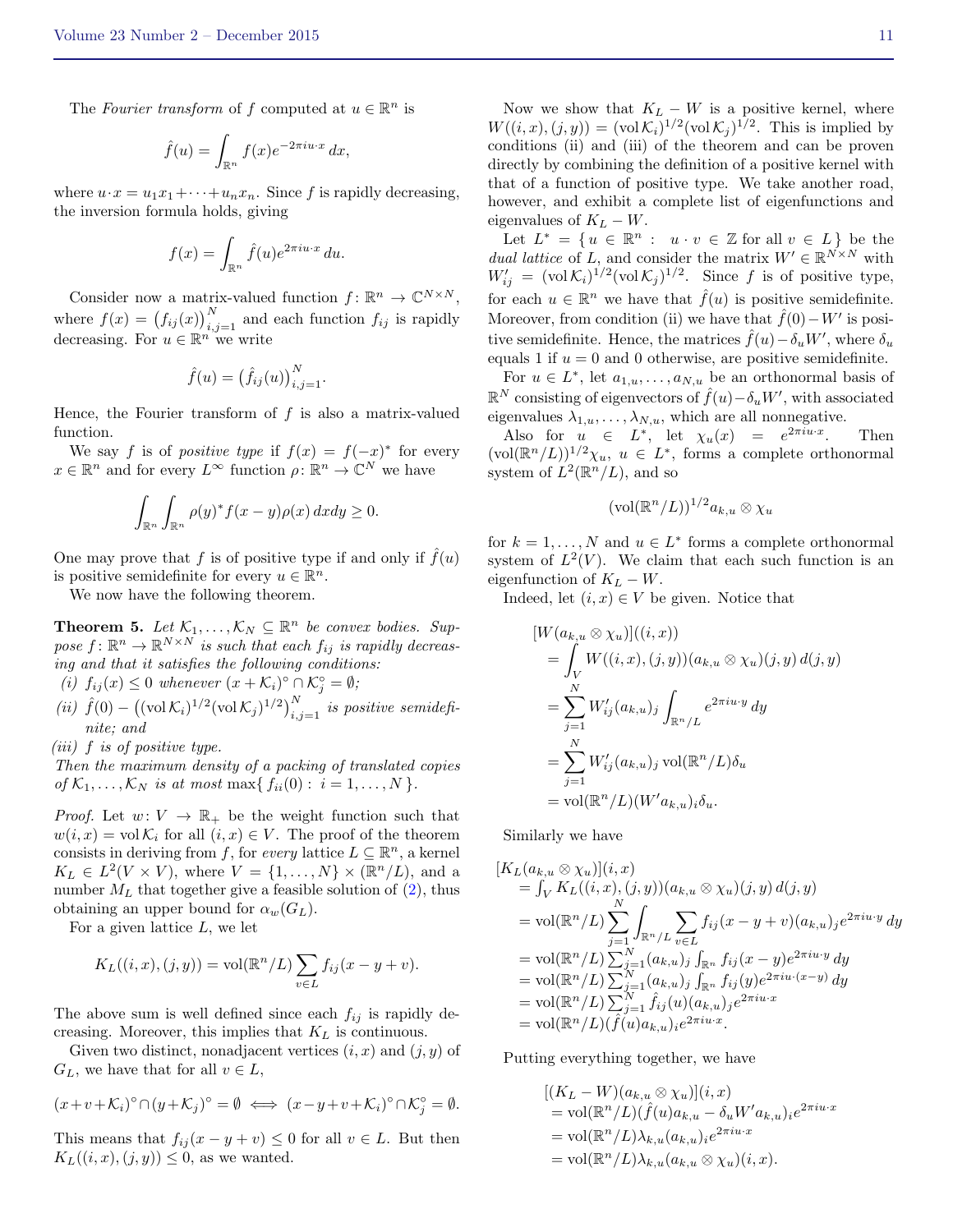We see that all the functions  $a_{k,u} \otimes \chi_u$  are eigenfunctions of  $K_L - W$  with nonnegative associated eigenvalues, and it follows that  $K_L - W$  is a positive kernel.

We now need to provide the bound  $M_L$  on the diagonal elements of  $K_L$ . To do so, we assume that the minimum vector of L is large enough that  $(v + \mathcal{K}_i)^\circ \cap \mathcal{K}_i^\circ = \emptyset$  for all nonzero  $v \in L$ ; this involves no loss of generality, since we care only about lattices with large fundamental cells, and one can scale L appropriately. But this means that  $f_{ii}(v) \leq 0$ for all i and nonzero  $v \in L$ . Then from the definition of  $K_L$ we have that

$$
K_L((i, x), (i, x)) \le \text{vol}(\mathbb{R}^n/L) f_{ii}(0)
$$

for all  $(i, x) \in V$ , and we can take

$$
M_L = vol(\mathbb{R}^n/L) \max\{f_{ii}(0): i = 1, ..., N\}.
$$

We now have that the maximum density of a periodic packing with periodicity lattice  $L$  is

$$
\frac{\alpha_w(G_L)}{\text{vol}(\mathbb{R}^n/L)} \le \frac{\vartheta'_w(G_L)}{\text{vol}(\mathbb{R}^n/L)} \le \max\{f_{ii}(0): i = 0,\ldots,N\},\
$$

proving the theorem.

Theorem [5](#page-10-0) was stated in the time domain; but using the inversion formula and the fact that a matrix-valued function is of positive type if and only if its Fourier transform is everywhere positive-semidefinite, we can restate it in the Fourier domain. We will use this alternative version in the next section, when we discuss a computational approach for finding functions  $f$  satisfying the conditions required in the theorem.

When  $N = 1$ , Theorem [5](#page-10-0) is a direct analogue of Theorem [4.](#page-8-2) Indeed, then the translational packing graph is actually a Cayley graph with  $\mathbb{R}^n$  as its vertex set. Although noncompact,  $\mathbb{R}^n$  is an Abelian group, and the functions  $\chi_u(x) = e^{2\pi i u \cdot x}$ , for  $u \in \mathbb{R}^n$ , give its characters. The Fourier transform for  $\mathbb{R}^n$  is the direct analogue of the discrete Fourier transform for  $\mathbb{Z}_n$ .

Moreover, except for the compactification step and other technical issues stemming from analysis, the proof of Theorem [5](#page-10-0) follows exactly the same pattern of the proof of Theorem [4.](#page-8-2) Notice in particular how the characters give eigenvectors of the translation-invariant kernel  $K$  defined by  $f$ .

A theorem similar to Theorem [5](#page-10-0) can be proven for packings of congruent copies of a given convex body  $\mathcal{K} \subseteq \mathbb{R}^n$ . Recall that the congruent packing graph has as vertex set  $V =$  $SO(n) \times \mathbb{R}^n$ . Set V is actually a group with identity  $(I, 0)$ , where  $I$  is the identity matrix, under the operation

$$
(A, x)(B, y) = (AB, x + Ay).
$$

This group is denoted by  $M(n)$  and called the *Euclidean mo*tion group.

We will now work with complex-valued functions over  $M(n)$ . There is also a definition of what it means for such a function to be rapidly decreasing, although it is more technical than the definition for functions over  $\mathbb{R}^n$ .

A function  $f \in L^1(\mathcal{M}(n))$  is of positive type if  $f(A, x) =$  $f((A, x)^{-1})$  for all  $(A, x) \in M(n)$  and for all  $\rho \in L^{\infty}(M(n))$ we have that

$$
\int_{\mathcal{M}(n)} \int_{\mathcal{M}(n)} f((B, y)^{-1}(A, x)) \rho(A, x) \overline{\rho(B, y)} d(A, x) d(B, y)
$$

is nonnegative. Here, we take as the measure the product of the Haar measure for  $SO(n)$ , normalized so that  $SO(n)$  has total measure 1, with the Lebesgue measure for  $\mathbb{R}^n$ .

<span id="page-11-0"></span>**Theorem 6.** Let  $K \subseteq \mathbb{R}^n$  be a convex body. Suppose  $f: M(n) \to \mathbb{R}$  is rapidly decreasing and that it satisfies the following conditions:

(i)  $f(A, x) \leq 0$  whenever  $(x + AK)^{\circ} \cap K^{\circ} = \emptyset$ ;

(ii)  $\int_{M(n)} f(A, x) d(A, x) \ge \text{vol } \mathcal{K}$ ; and

(iii) f is of positive type.

 $\Box$ 

Then the maximum density of a packing of congruent copies of K is at most  $f(I, 0)$ .

The proof of Theorem [6](#page-11-0) is slightly more technical than the proof of Theorem [5,](#page-10-0) but otherwise it follows the same pattern.

Notice that the congruent packing graph is a Cayley graph whose vertex set is the Euclidean motion group. Thus, Theorem [6](#page-11-0) is also an analogue of Theorem [4.](#page-8-2) It is, however, more distant from Theorem [4](#page-8-2) than Theorem [5](#page-10-0) is, since  $\mathbb{R}^n$  is Abelian but  $M(n)$  is not. Therefore, when one does harmonic analysis over  $M(n)$ , using the characters is not enough: one also needs to consider higher-dimensional irreducible representations, most of them are even infinite-dimensional.

Although Theorem [6](#page-11-0) can be restated in the Fourier domain just as Theorem [4](#page-8-2) could, it now becomes harder to carry out this procedure explicitly—already for  $n = 2$  or 3, the formulas involved are significantly more complicated than the ones for  $\mathbb{R}^n$ . Using the formulas effectively in a computational approach remains the main obstacle in applying Theorem [6.](#page-11-0)

### 7 A Computational Approach

Theorem [5](#page-10-0) and Theorem [6](#page-11-0) might be mathematically pleasing per se, but the real challenge is to determine explicit functions giving good bounds. So far this has been done for only a few cases. When  $N = 1$ , Theorem [5](#page-10-0) becomes a theorem of Cohn and Elkies [\[5\]](#page-13-3). The Cohn-Elkies bound provides the basic framework for proving the best known upper bounds for the maximum density of sphere packings in dimensions  $4, \ldots, 36$ . It is also conjectured to provide tight bounds in dimensions 8 and 24, and strong numerical evidence supports this conjecture. De Laat, Oliveira, and Vallentin [\[13\]](#page-13-5) have proposed a strengthening of the Cohn-Elkies bound and computed better upper bounds for the maximum density of sphere packings in dimensions 4, 5, 6, 7, and 9.

Here we want to give an idea of how to set up a semidefinite program for finding good functions. Let  $B_n$  be the unit ball in  $\mathbb{R}^n$ . To find bounds for the density of a sphere-packing, we want to find a function  $f: \mathbb{R}^n \to \mathbb{R}$  with  $f(0)$  as small as possible such that

(i)  $f(x) \leq 0$  whenever  $(x + B_n)^\circ \cap B_n^\circ = \emptyset$ ;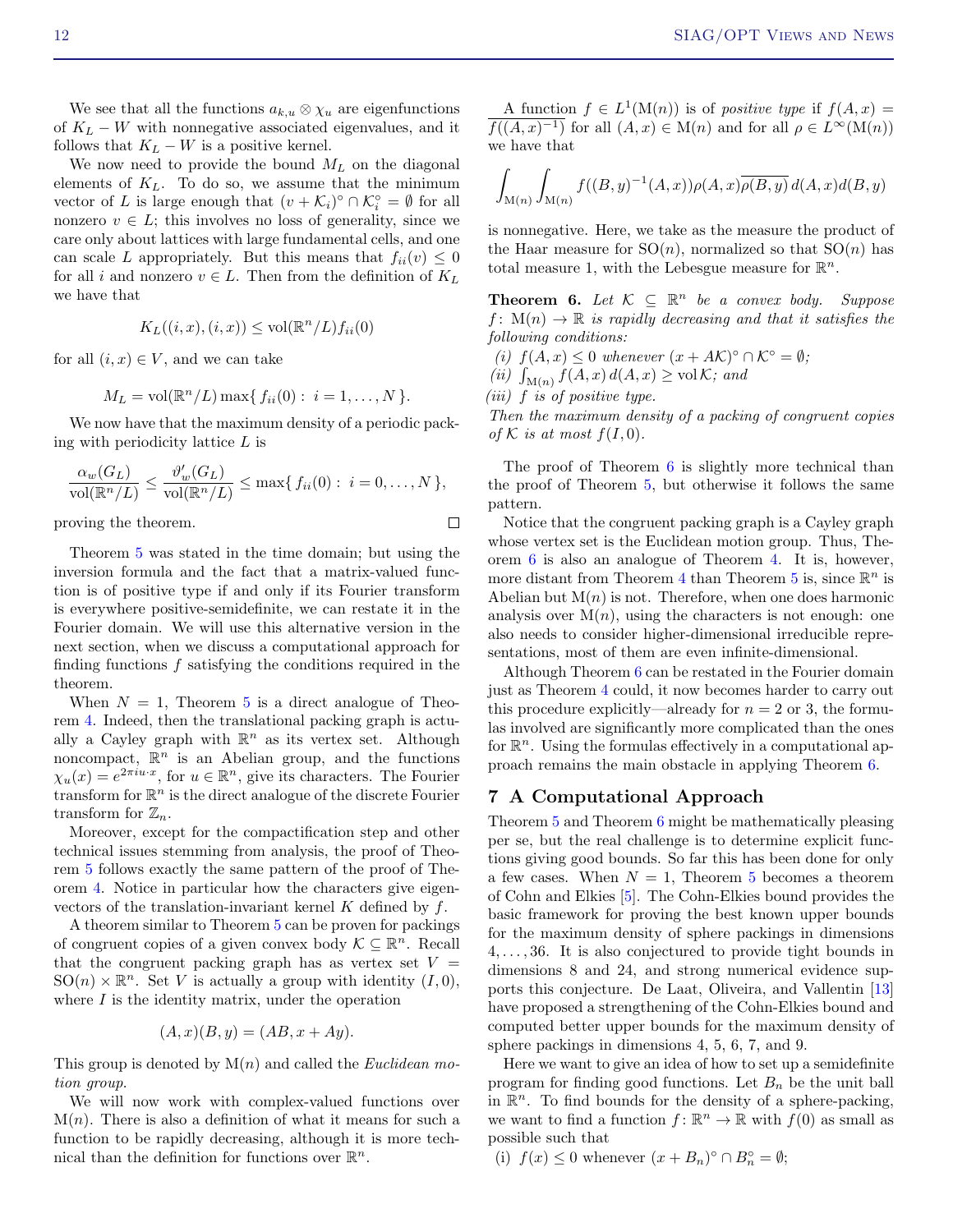- (ii)  $\hat{f}(0) \text{vol} B_n \geq 0$ ; and
- (iii) f is of positive type, which means that  $\hat{f}(u)$  is nonnegative for all  $u \in \mathbb{R}^n$ .

Without loss of generality we can assume that the function f is even and radial; in other words,  $f(x)$  depends only on the norm of  $x$ , so it is essentially an even univariate function. Another good feature is that the Fourier transform of a radial function is radial again. Functions whose Fourier transform have the form

$$
\hat{f}(u) = p(||u||)e^{-\pi ||u||^2},
$$

where  $p$  is an even and univariate polynomial, are dense in the space of rapidly decreasing even and radial functions. Then by the Fourier inversion formula we can compute  $f$ explicitly, monomial by monomial, through

$$
\int_{\mathbb{R}^n} \|u\|^{2k} e^{-\pi \|u\|^2} e^{2\pi i u \cdot x} du = k! \pi^{-k} e^{-\pi \|x\|^2} L_k^{n/2-1}(\pi \|x\|^2),
$$

where  $L_k^{n/2-1}$  $\binom{n}{k}$  is the Laguerre polynomial of degree k with parameter  $n/2 - 1$ . These are orthogonal polynomials on the half-open interval  $[0, \infty)$  with respect to the measure  $x^{n/2-1}e^{-x} dx$ .

We specify function  $f$  via the polynomial  $p$ . To do so, we fix  $d > 0$  and work with polynomials of degree up to 2d, that is, with polynomials of the form

$$
p(t) = \sum_{k=0}^{d} a_{2k} t^{2k}
$$

.

Working with finite  $d$  is our way of discretizing the Fourier domain, a necessary step as we observed in Section [5.](#page-7-2)

Now constraints on  $f$  become constraints on  $p$ , which can be modeled as sum-of-squares constraints (see, e.g., the expository papers of Lasserre and Parrilo in [SIAG/OPT Views](http://www.mcs.anl.gov/~leyffer/views/15-2.pdf) and News [15-2 \(2004\)\)](http://www.mcs.anl.gov/~leyffer/views/15-2.pdf). Thus, we can set up a semidefinite programming problem to find a function  $f$  satisfying the required constraints:

min 
$$
\sum_{k=0}^{d} a_{k}k! \pi^{-k} L_{k}^{n/2-1}(0)
$$
  
s.t.  $p(t) = \sum_{k=0}^{d} a_{2k}t^{2k}$ ,  

$$
0 = \sum_{k=0}^{d} a_{k}k! \pi^{-k} L_{k}^{n/2-1}(\pi w^{2})
$$

$$
+ v_{d}^{T}(w)Rv_{d}(w) + (w^{2} - 2^{2})v_{d-2}^{T}(w)Sv_{d-2}(w),
$$

$$
p(0) - \text{vol } B_{n} \geq 0,
$$

$$
p(t) = v_{d}^{T}(t)Qu_{d}(t),
$$

$$
Q, R, S \text{ are positive semidefinite matrices,}
$$

where  $v_d(z) = (1, z, \dots, z^d)$  is the vector of all monomials up to degree d.

From a numerical perspective this formulation is a catastrophe—a fact well known to specialists in the field since the monomial basis is used. Even though the resulting semidefinite program is small, say when we use  $d = 10$ , one cannot get a solution from standard numerical solvers. On the other hand this program can be implemented in many other, equivalent ways by using different choices of polynomial bases. Here we have two choices: one for the vectors

 $v<sub>d</sub>$  and one for testing the polynomial identities. With some experimentation we found that the basis

$$
P_k(t) = \mu_k^{-1} L_k^{n/2 - 1}(2\pi t),
$$

where  $\mu_k$  is the absolute value of the coefficient of  $L_k^{n/2-1}$  $\int_{k}^{n/2-1} (2\pi t)$  with largest absolute value, performs well.

We believe that the problem of finding a good basis deserves further investigation. Currently almost nothing (to the best of our knowledge only the papers by Löfberg and Parrilo [\[15\]](#page-13-21) and Roh and Vandenberghe [\[18\]](#page-13-22) address this issue) is known about it, although it is a crucial factor for solving polynomial optimization problems in practice.

Another use of Theorem [5](#page-10-0) is to provide bounds for binary sphere packings. These are packings of balls of two different sizes; i.e., we have  $N = 2$  and  $\mathcal{K}_1, \mathcal{K}_2$  are balls. Binary sphere packings occur naturally in applications such as materials science and chemistry. De Laat, Oliveira, and Vallentin [\[13\]](#page-13-5) used Theorem [5](#page-10-0) to compute upper bounds for the maximum densities of binary sphere packings in dimensions 2, . . . , 5.

Recently, Oliveira and Vallentin [\[17\]](#page-13-6) used Theorem [6](#page-11-0) to compute upper bounds for the densities of pentagon packings. Here a new challenge arises: The Fourier transform is no longer matrix-valued but takes infinite-dimensional Hilbert-Schmidt kernels as values. Oliveira and Vallentin determined a first upper bound (0.98 compared with the best known lower bound of 0.92), and the numerical result obtained gives hope that the theorem will also be useful in the case of tetrahedra packings to meet the challenge of Gravel, Elser, and Kallus.

### <span id="page-12-0"></span>8 Conclusion

It is natural to consider optimization methods when dealing with geometric packing problems, and we have described here how well-known methods from combinatorial optimization namely, the Lovász theta number and its variants—can be extended to provide upper bounds for the packing density. Such extensions provide a uniform framework to deal with geometric packing problems.

For finite graphs, only in specific cases does the Lovász theta number provide tight bounds. The same happens for geometric packing graphs: only in a few cases are the bounds coming from extensions of the theta number tight; in most cases, such bounds are but a first step in solving the problem.

The link made with combinatorial optimization techniques not only allows us to provide a unified framework and to have access to well-known optimization tools; it also points out to ways in which such bounds can be strengthened. The obvious approach is to extend ideas such as the Lasserre hierarchy to geometric packing problems. Such higher-order bounds can incorporate more sophisticated constraints like those coming from the local interaction of more than two vertices; in other words, we then deal with k-point correlation functions and not only with 2-point correlation functions.

Schrijver [\[19\]](#page-13-1) considered 3-point correlation functions for binary codes, and Bachoc and Vallentin [\[2\]](#page-13-2) used 3-point correlation functions for packings of spherical caps on the unit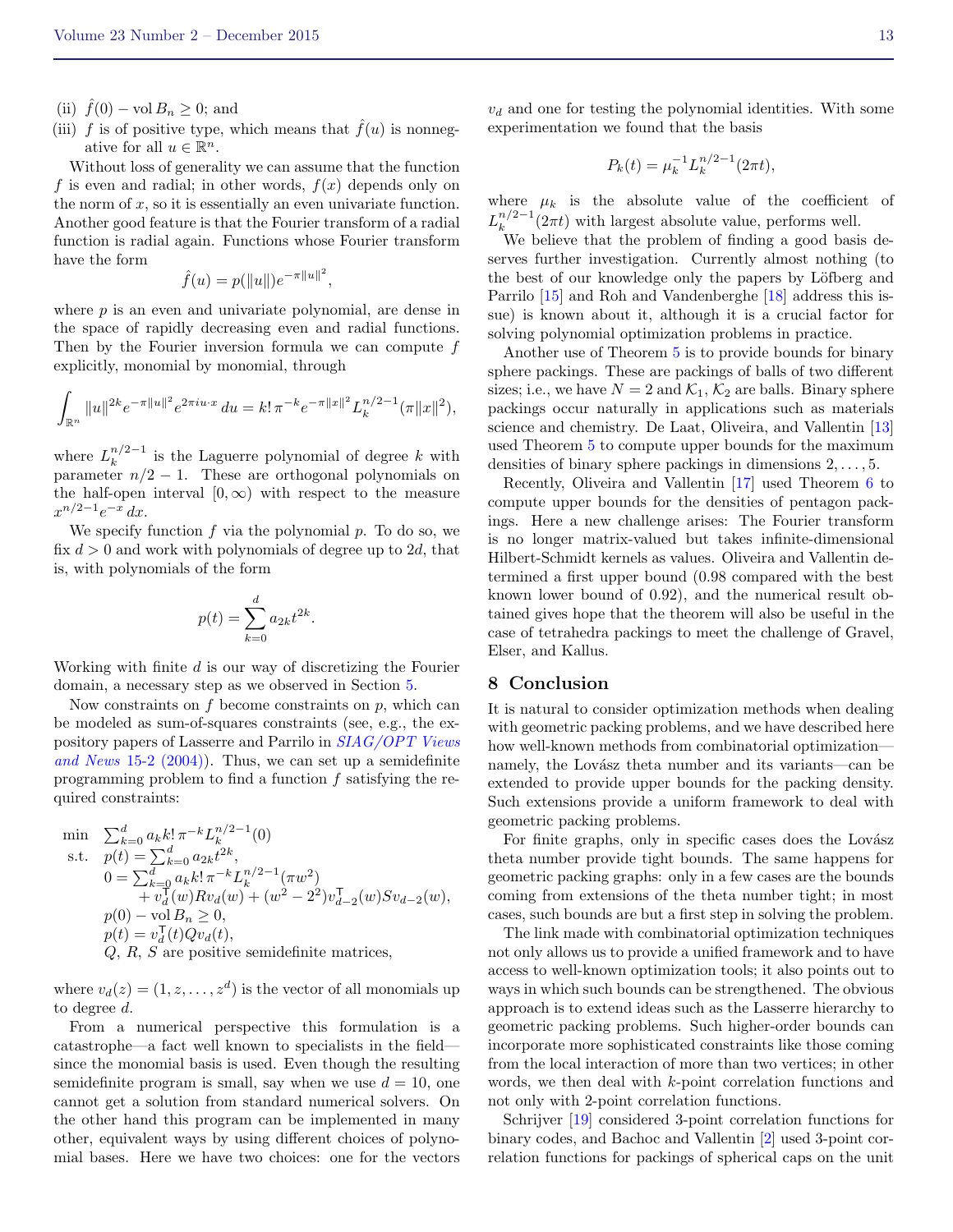sphere. De Laat and Vallentin [\[12\]](#page-13-23) recently showed that this approach has the (theoretical) potential to solve all geometric packing problems. However, the price to pay is that the size of the optimization problems involved grows rapidly.

The success of such techniques will depend on several factors, including (i) how to analyze the optimization problem without using a computer, for instance to find asymptotic results; (ii) how to automatize the use of harmonic analysis; and (iii) how to solve semidefinite programs involving sumsof-squares constraints in an efficient and numerically stable manner.

#### REFERENCES

- <span id="page-13-9"></span>[1] C. Addabbo, [Il libellus de impletione loci di Francesco Maurolico,](https://etd.adm.unipi.it/t/etd-04072015-151758/) to appear in Quaderni del Dipartimento di Matematica, Sezione Didattica e Storia, 2013, 59pp.
- <span id="page-13-2"></span>[2] C. Bachoc and F. Vallentin, [New upper bounds for kissing num](http://dx.doi.org/10.1090/S0894-0347-07-00589-9)[bers from semidefinite programming,](http://dx.doi.org/10.1090/S0894-0347-07-00589-9) J. Amer. Math. Soc. 21 (2008) 909–924.
- <span id="page-13-19"></span>[3] S. Bochner, [Hilbert distances and positive definite functions,](http://dx.doi.org/10.2307/1969252) Ann. of Math. 42 (1941) 647–656.
- <span id="page-13-14"></span>[4] E.R. Chen, M. Engel, and S.C. Glotzer, [Dense crystalline dimer](http://dx.doi.org/ 10.1007/s00454-010-9273-0) [packings of regular tetrahedra,](http://dx.doi.org/ 10.1007/s00454-010-9273-0) Discrete & Computational Geometry 44 (2010) 253–280.
- <span id="page-13-3"></span>[5] H. Cohn and N.D. Elkies, [New upper bounds on sphere packings](http://dx.doi.org/10.4007/annals.2003.157.689) [I,](http://dx.doi.org/10.4007/annals.2003.157.689) Ann. of Math. 157 (2003) 689–714.
- <span id="page-13-4"></span>[6] H. Cohn and A. Kumar, [Optimality and uniqueness of the Leech](http://dx.doi.org/10.4007/annals.2009.170.1003) [lattice among lattices,](http://dx.doi.org/10.4007/annals.2009.170.1003) Ann. of Math. 170 (2009) 1003–1050.
- <span id="page-13-7"></span>[7] J.H. Conway and N.J.A. Sloane, [Sphere Packings, Lattices and](http://dx.doi.org/10.1007/978-1-4757-2016-7) [Groups](http://dx.doi.org/10.1007/978-1-4757-2016-7), Springer-Verlag, New York, 1988.
- <span id="page-13-12"></span>[8] J.H. Conway and S. Torquato, [Packing, tiling, and covering with](http://dx.doi.org/10.1073/pnas.0601389103) [tetrahedra,](http://dx.doi.org/10.1073/pnas.0601389103) Proc. Natl. Acad. Sci. USA 103 (2006) 10612–10617.
- <span id="page-13-20"></span>[9] P. Delsarte, [An algebraic approach to the association schemes of](http://users.wpi.edu/~martin/RESEARCH/philips.pdf) [coding theory](http://users.wpi.edu/~martin/RESEARCH/philips.pdf), Philips Research Reports Supplements 1973 No. 10, Philips Research Laboratories, Eindhoven, 1973.
- <span id="page-13-15"></span>[10] S. Gravel, V. Elser, and Y. Kallus, [Upper bound on the packing](http://dx.doi.org/10.1007/s00454-010-9304-x) [density of regular tetrahedra and octahedra,](http://dx.doi.org/10.1007/s00454-010-9304-x) Discrete & Computational Geometry 46 (2011) 799–818.
- <span id="page-13-18"></span>[11] M. Grötschel, L. Lovász, and A. Schrijver, [The ellipsoid method](http://dx.doi.org/10.1007/BF02579273) [and its consequences in combinatorial optimization,](http://dx.doi.org/10.1007/BF02579273) Combinatorica 1 (1981) 169–197.
- <span id="page-13-23"></span>[12] D. de Laat and F. Vallentin, [A semidefinite programming hier](http://dx.doi.org/10.1007/s10107-014-0843-4)[archy for packing problems in discrete geometry,](http://dx.doi.org/10.1007/s10107-014-0843-4) Mathematical Programming 151 (2015) 529–553.
- <span id="page-13-5"></span>[13] D. de Laat, F.M. de Oliveira Filho, and F. Vallentin, [Upper](http://dx.doi.org/10.1017/fms.2014.24) [bounds for packings of spheres of several radii,](http://dx.doi.org/10.1017/fms.2014.24) Forum of Mathematics, Sigma 2 (2014), 42pp.
- <span id="page-13-11"></span>[14] J.C. Lagarias and C. Zong, [Mysteries in packing regular tetrahe](http://www.ams.org/notices/201211/rtx121101540p.pdf)[dra,](http://www.ams.org/notices/201211/rtx121101540p.pdf) Notices of the AMS 59 (2012) 1540–1549.
- <span id="page-13-21"></span>[15] J. Löfberg and P.A. Parrilo, [From coefficient to samples: A new](http://dx.doi.org/10.1109/CDC.2004.1428957) [approach to SOS optimization,](http://dx.doi.org/10.1109/CDC.2004.1428957) in: Proceedings of the 43rd IEEE Conference on Decision and Control, 2004, pp. 3154–3159.
- <span id="page-13-17"></span>[16] L. Lovász, [On the Shannon capacity of a graph,](http://dx.doi.org/10.1109/TIT.1979.1055985) IEEE Transactions on Information Theory IT-25 (1979) 1–7.
- <span id="page-13-6"></span>[17] F.M. de Oliveira Filho and F. Vallentin, Computing upper bounds for the packing density of congruent copies of convex bodies I, arXiv:1308.4893, 2013, 28pp.
- <span id="page-13-22"></span>[18] T. Roh and L. Vandenberghe, [Discrete transforms, semidefinite](http://dx.doi.org/10.1137/040612646) [programming, and sum-of-squares representations of nonnegative](http://dx.doi.org/10.1137/040612646) [polynomials,](http://dx.doi.org/10.1137/040612646) SIAM J. Optim. 16 (2006) 939–964.
- <span id="page-13-1"></span>[19] A. Schrijver, [New code upper bounds from the Terwilliger algebra](http://dx.doi.org/10.1109/TIT.2005.851748) [and semidefinite programming,](http://dx.doi.org/10.1109/TIT.2005.851748) IEEE Transactions on Information Theory 51 (2005) 2859–2866.
- <span id="page-13-8"></span>[20] Simplicius, On Aristotle On the Heavens 3.7–4.6 (translated by I. Mueller), Gerald Duckworth & Co. Ltd., London, 2009.
- <span id="page-13-10"></span>[21] D.J. Struik, Het probleem "de impletione loci", Nieuw Archief voor Wiskunde II 15 (1926) 121–137.
- <span id="page-13-16"></span>[22] S. Torquato and Y. Jiao, [Dense packings of the Platonic and](http://dx.doi.org/10.1038/nature08239) [Archimedean solids,](http://dx.doi.org/10.1038/nature08239) Nature 460 (2009) 876–879.
- <span id="page-13-13"></span>[23] G.M. Ziegler, [Three Mathematics Competitions,](http://dx.doi.org/10.1007/978-3-642-19533-4_13) in: An Invitation to Mathematics: From Competitions to Research (D. Schleicher and M. Lackmann, eds.), Springer-Verlag, Berlin, 2011, pp. 195– 206.

# <span id="page-13-0"></span>In Memoriam

# Che-Lin Su (1974–2015)



Che-Lin Su on top of the Titlis (Switzerland) in March 2013 (Photo courtesy of Ben Skrainka).

Che-Lin Su, a highly respected associate professor at the University of Chicago Booth School of Business, passed away on July 31, 2015, after a short illness. Che-Lin was a young man of great promise and achievement. He earned an international reputation as a solid researcher, a fine teacher, and a contributor to several scholarly communities such as economics, marketing, optimization, operations management, and operations research. In his relatively short professional lifetime, Che-Lin built a collection of collaborators, admirers, and close friends that spanned the globe.

A native of Taiwan born in 1974, Che-Lin attended the National Taiwan University, graduating in 1996 with a B.S. degree in agricultural engineering. In the autumn of 1998, he entered the M.S. program of the newly merged Department of Engineering-Economic Systems and Operations Research (EES-OR) at Stanford. The degree was conferred in January 2001. After just one quarter of master's-level course work, however, Che-Lin was strongly encouraged to add doctorallevel courses to his program of studies and to apply to the department's separate Ph.D. program. After having demonstrated his ability to achieve honor grades in the EES-OR Department's doctoral-level optimization courses, Che-Lin gained admission to its Ph.D. program. As it happened, the EES-OR Department was to undergo another merger, this one with the Department of Industrial Engineering and Engineering Management (IE-EM). Formed in January 2000, the new department chose the name Management Science & Engineering (MS&E). It is from this department that Che-Lin earned his Ph.D. in 2005.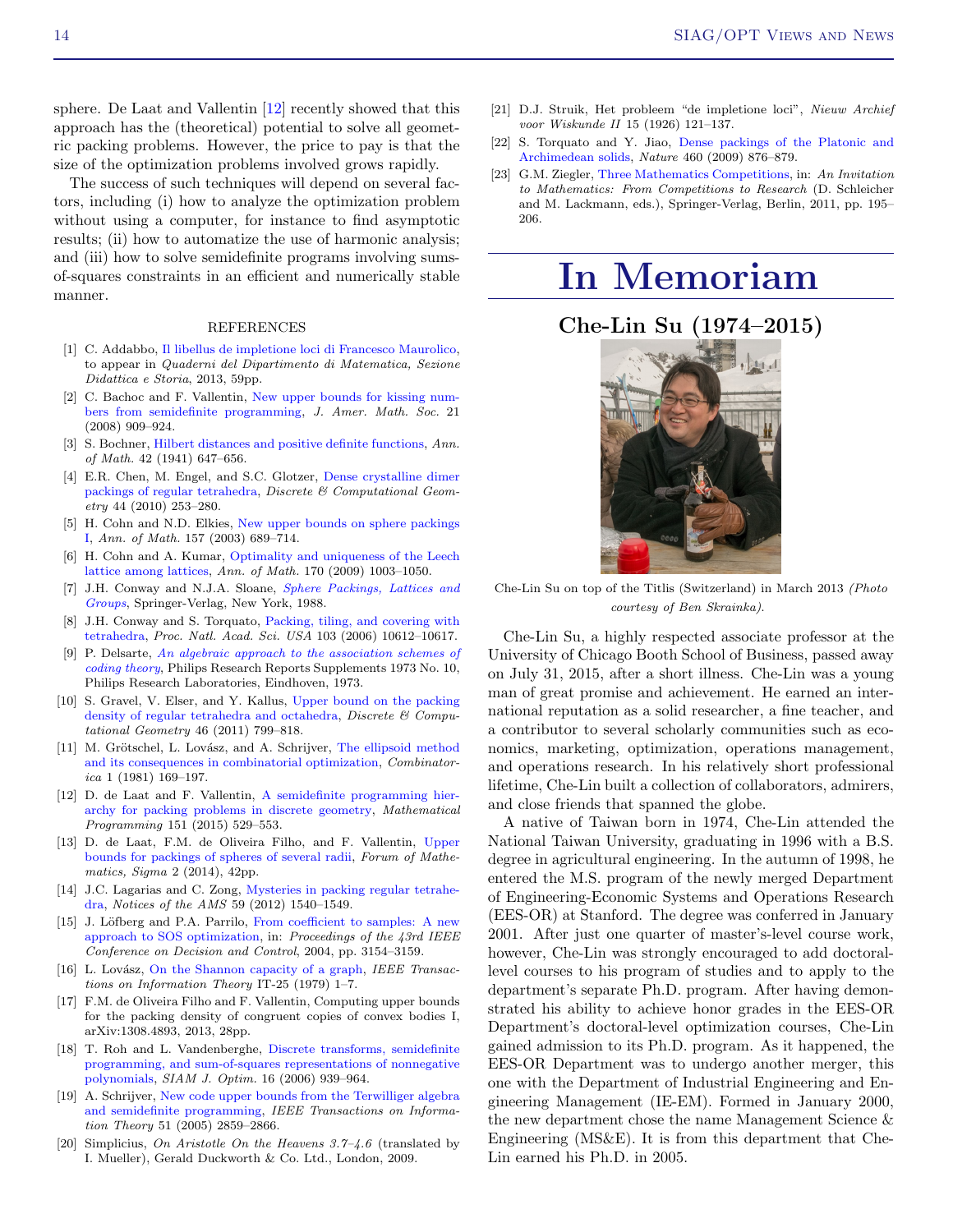The title of Che-Lin's doctoral dissertation was Equilibrium Problems with Equilibrium Constraints: Stationarity, Algorithms and Applications [\[3\]](#page-15-1). The thesis was supervised by myself and approved by the reading committee that included Hung-po Chao (Electric Power Research Institute), Kenneth Judd (Hoover Institution), and Michael Saunders (MS&E). Equilibrium problems with equilibrium constraints (abbreviated as EPECs) are a kind of extension of mathematical programs with equilibrium constraints (called MPECs for short). The latter is the title of a pioneering monograph by Zhi-Quan Luo, Jong-Shi Pang, and Daniel Ralph published in 1996. In August 2004, while he was still a graduate student, Che-Lin met Jong-Shi Pang, organizer and host of the (first) International Conference on Continuous Optimization. On that occasion Jong-Shi encouraged Che-Lin to make contact with Kenneth Judd. These two connections would grow much closer in the years to come.

Ken played a major role in Che-Lin's early professional development and indeed in his later life, right up to its last day. Che-Lin had a research assistantship with Ken during the summer of 2005. In August of that year they attended the International Conference on Complementarity Problems held at Stanford. Each delivered one of two papers they had co-authored that summer. The one presented by Che-Lin was on MPEC approaches to moral-hazard problems. This summer's experience would prove to be the beginning of an enduring research collaboration.

Che-Lin's writings, speaking appearances, and teaching reveal his commitment to a challenging mission, one that occupied his mind from his days as a doctoral student to the end of his life: bringing state-of-the-art modeling and computational methods to problems in economics, management science, and operations. After completing his doctoral studies at Stanford, Che-Lin became a postdoc at Northwestern University's Kellogg School of Management, a position he held from 2005 to 2008. There he was attached to the Center for Mathematical Studies in Economics and Management Science. From 2006 to 2008, he was also a postdoctoral research fellow at the National Bureau of Economic Research. His postdoc advisors were Ken Judd and Karl Schmedders. While he was at the Kellogg School of Management, he collaborated with Ken on what became Che-Lin's most frequently cited publication: "Constrained Optimization Approaches to Estimation of Structural Models" [\[4\]](#page-15-2). This paper appeared in the prestigious journal Econometrica (2012). In this article, the authors demonstrate the effectiveness and efficiency of the MPEC formulation and solution methodology on single-agent dynamic discrete-choice models. The results of Monte Carlo experiments comparing AMPL and MATLAB implementations with the so-called nested fixed-point (NFXP) algorithm (proposed by Rust in 1987) show the superiority of the constrained optimization strategy and MPEC formulation. Another important and widely cited publication of Che-Lin is one called "Improving the Numerical Performance of Static and Dynamic Aggregate Discrete Choice Random Coefficients Demand Estimation" [\[1\]](#page-15-3). This paper, which was coauthored with Jean-Pierre Dubé

In July 2008 Che-Lin joined the faculty at the University of Chicago Booth School of Business as an assistant professor of operations management. His teaching and research duties in Chicago were augmented by external lecturing and, in November 2009, research at the Cowles Foundation for Research in Economics at Yale University. There he held a visiting faculty position in the program area devoted to structural microeconomics, macroeconomics, and econometrics.

Che-Lin was promoted to associate professor of operations management at the University of Chicago Booth School of Business in 2012, where he continued teaching both MBAand Ph.D.-level courses. The latter, obviously much closer to his research interests, included Numerical Methods in Economics and Empirical Research in Operations Management. In 2011 and 2013 he was invited to teach a course called Computational Economics at Harvard, and in 2012 he taught a half-semester course called Computational Methods: Economic Dynamics at Yale.

In every year between 2007 and 2015, and in many different places, Che-Lin gave a "mini-course" titled Mathematical Programming Methods for Structural Estimation: Dynamic Programming, Demand Systems, and Games with Multiple Equilibria. The principal venues for these lectures were the Chicago-Argonne Initiative for Computational Economics and the Zurich Initiative on Computational Economics held at the University of Zurich. Che-Lin was a featured speaker at these events and served on their program and selection committees. Other places where this mini-course was delivered include the University of Southern California Marshall School of Business, the Department of Industrial Economics and Technology Management at the Norwegian University of Science and Technology, the Cowles Foundation at Yale University, the Department of Economics at Johns Hopkins University, the Department of Econometrics and Operations Research of Tilburg University, and the University of Rochester Simon School of Business.

A noteworthy item on Che-Lin's publication list is a paper he coauthored with Jong-Shi Pang and Yu-Ching Lee. Recently accepted by the journal Operations Research, this paper is titled "A Constructive Approach to Estimating Pure Characteristics Demand Models with Pricing" [\[2\]](#page-15-4). Here again, a novel optimization approach to a structural estimation problem is expected to promote its fruitful application in econometric and marketing problems, previously hindered by computational challenges. An extension of the model with a game-theoretic flavor allows for producers to be competitive Nash-Bertrand players in price setting. Altogether, Che-Lin's mini-courses, teaching, invited lectures, and research publications demonstrate his advocacy of stateof-the-art numerical optimization in economics and operations management.

As many of his friends have said, Che-Lin loved good food and good company. He enjoyed professional baseball and attended Giants games in San Francisco and Cubs games in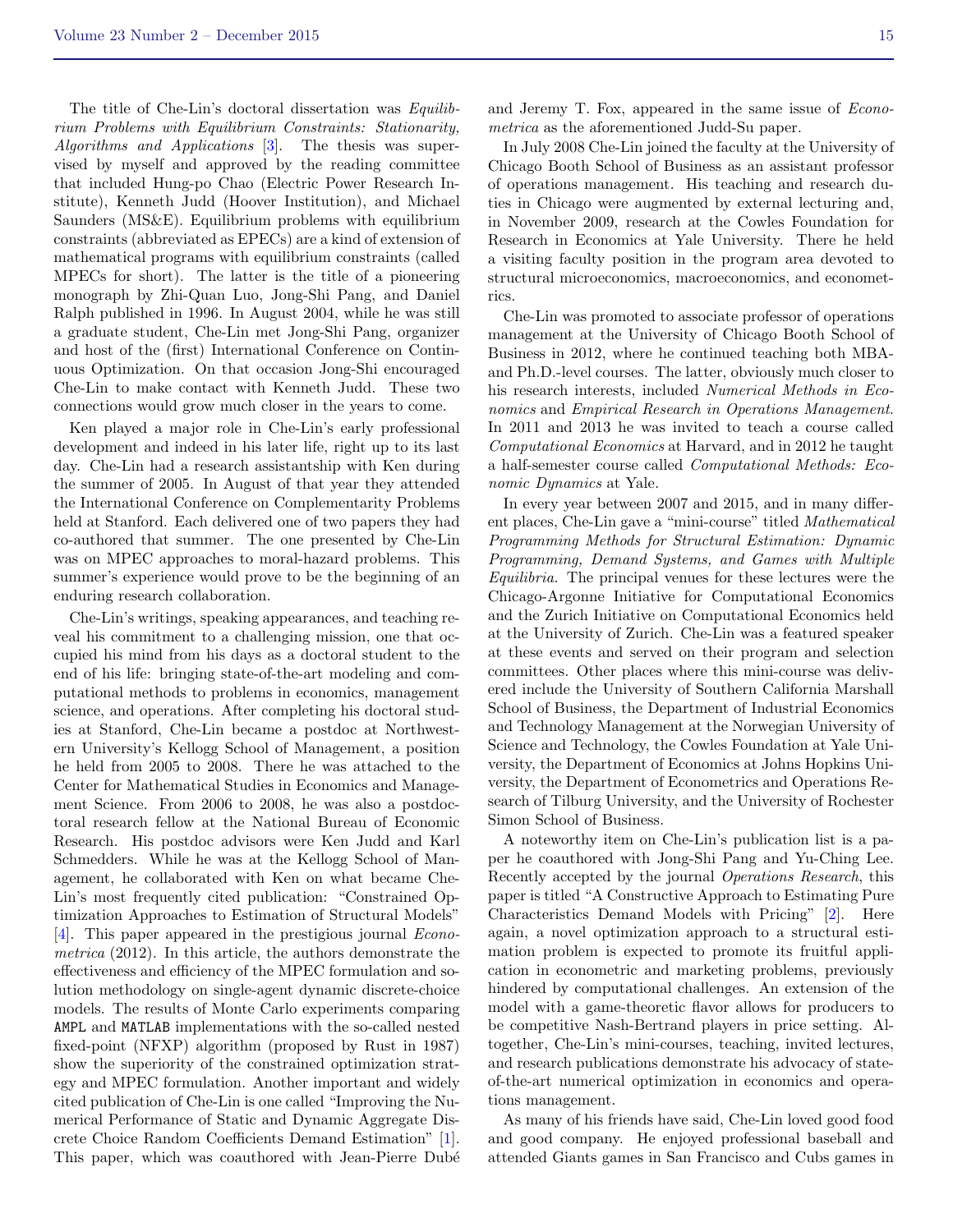Chicago. He also loved classical music and was a subscriber to Chicago Symphony Orchestra concerts.

On August 10, 2015, Che-Lin was to have spoken in a session that he organized at the recent ICIAM meeting in Beijing, but this came too late. Instead, he became the subject of a moving memorial session in the slot made open by his untimely death. The session included fond remembrances contributed by his colleagues and friends and was attended by many.

Che-Lin Su is survived by his wife, Bella Yang; his parents; and his brother and sister. Che-Lin's many colleagues, friends, and admirers join his family in sorrow.

### Richard W. Cottle, Professor Emeritus

Department of MS&E, Stanford University, Stanford, CA, USA, <rwc@stanford.edu>

#### REFERENCES

- <span id="page-15-3"></span>[1] J.-P. Dubé, J. T. Fox, and C.-L. Su. [Improving the numerical per](http://dx.doi.org/10.3982/ECTA8585)[formance of static and dynamic aggregate discrete choice random](http://dx.doi.org/10.3982/ECTA8585) [coefficients demand estimation.](http://dx.doi.org/10.3982/ECTA8585) Econometrica, 80(5):2231–2267, 2012.
- <span id="page-15-4"></span>[2] J.-S. Pang, C.-L. Su, and Y.-C. Lee. [A constructive approach](http://dx.doi.org/10.1287/opre.2015.1377) [to estimating pure characteristics demand models with pricing.](http://dx.doi.org/10.1287/opre.2015.1377) Operations Research, 2015.
- <span id="page-15-1"></span>[3] C.-L. Su. [Equilibrium problems with equilibrium constraints:](http://web.stanford.edu/group/SOL/dissertations/clsu-thesis.pdf) [Stationarity, algorithms, and applications](http://web.stanford.edu/group/SOL/dissertations/clsu-thesis.pdf). Stanford University, 2005.
- <span id="page-15-2"></span>[4] C.-L. Su and K. L. Judd. [Constrained optimization approaches to](http://dx.doi.org/10.3982/ECTA7925) [estimation of structural models.](http://dx.doi.org/10.3982/ECTA7925) Econometrica, 80(5):2213–2230, 2012.

# Bulletin

Email items to <siagoptnews@lists.mcs.anl.gov> for consideration in the bulletin of forthcoming issues.

### <span id="page-15-0"></span>1 Event Announcements

### 1.1 SIAM Workshop on Combinatorial Scientific Computing 2016 (CSC16)

The [SIAM Workshop on Combinatorial Scientific Computing](http://www.siam.org/meetings/csc16) [2016](http://www.siam.org/meetings/csc16) (CSC16) will take place in Albuquerque, NM, October 10–12, 2016.

CSC16 follows five earlier successful CSC workshops held roughly biennially since 2004. A new feature of CSC16 is that there will be a peer-reviewed proceedings associated with the workshop. The proceedings will be published by SIAM at <http://epubs.siam.org/series/pr> and will be made permanently available with DOI links.

Authors are invited to submit manuscripts that present original unpublished research in all areas of combinatorial scientific computing. Topics of interest include, but are not limited to,

- Combinatorial (discrete) models in scientific computing
- Graph and hypergraph algorithms in scientific computing
- Sparse matrix computations
- Combinatorial problems in data science and network science
- Combinatorial problems in Algorithmic Differentiation
- Combinatorial problems in optimization
- Applications of combinatorial scientific computing

### Types of Submissions:

- 1. Full Papers. Papers should not exceed 10 pages using double-column format and 11-pt font size. The SIAM macro to be used for paper preparation will be provided. Accepted papers will be included in the proceedings, which will be published electronically by SIAM in its proceedings platform. Accepted papers will be presented at the workshop as talks.
- 2. Extended Abstracts. Abstracts should not exceed 2 pages using double-column format and 11-pt font size. Accepted abstracts will be presented as talks at the workshop, but will not be published in the proceedings. Submission will be handled through EasyChair.

### Important Dates:

Submission deadline (for both papers and abstracts): May 2, 2016, 11:59pm PDT.

Notification of Acceptance: July 5, 2016.

More details are available on the workshop website [http:](http://www.siam.org/meetings/csc16) [//www.siam.org/meetings/csc16](http://www.siam.org/meetings/csc16).

### 1.2 ICCOPT 2016 in Tokyo

The [Fifth International Conference on Continuous Optimiza](http://www.iccopt2016.tokyo/)[tion](http://www.iccopt2016.tokyo/) (ICCOPT 2016) will take place in Tokyo, Japan, August 6–11, 2016. The summer school will be held from August 6th to 7th at the National Olympics Memorial Youth Center, Yoyogi, Tokyo, and the technical program August 8–11 at the National Graduate Institute for Policy Studies, Roppongi, Tokyo. ICCOPT is a flagship conference of the Mathematical Optimization Society, organized every three years. ICCOPT 2016 is cosponsored by the Operations Research Society of Japan.

#### Important Dates:

March 15 Summer School Accommodation Deadline (Student)

April 15 Abstract Submission for Parallel Session Deadline April 15 Summer School Accommodation Deadline (General)

May 16 Abstract Submission for Poster Session Deadline

May 31 Early Registration Deadline

August 6 & 7 Summer School

Plenary Speakers: Francis Bach, INRIA, France; Florian Jarre, Heinrich Heine Universität Düsseldorf, Germany; Jong-Shi Pang, University of Southern California, USA; Shuzhong Zhang, University of Minnesota, USA

Semi-Plenary Speakers: Yu-hong Dai, Chinese Academy of Sciences, China; Erick Delage, HEC Montréal, Canada; Mirjam Dür, Universität Trier, Germany; Katsuki Fujisawa, Kyushu University, Japan; Elad Hazan, Princeton University, USA; Jonathan Kelner, MIT, USA; Caroline Uhler, Institute of Science and Technology, Austria; Rachel Ward, University of Texas at Austin, USA

More details are available on the conference website at <http://www.iccopt2016.tokyo>.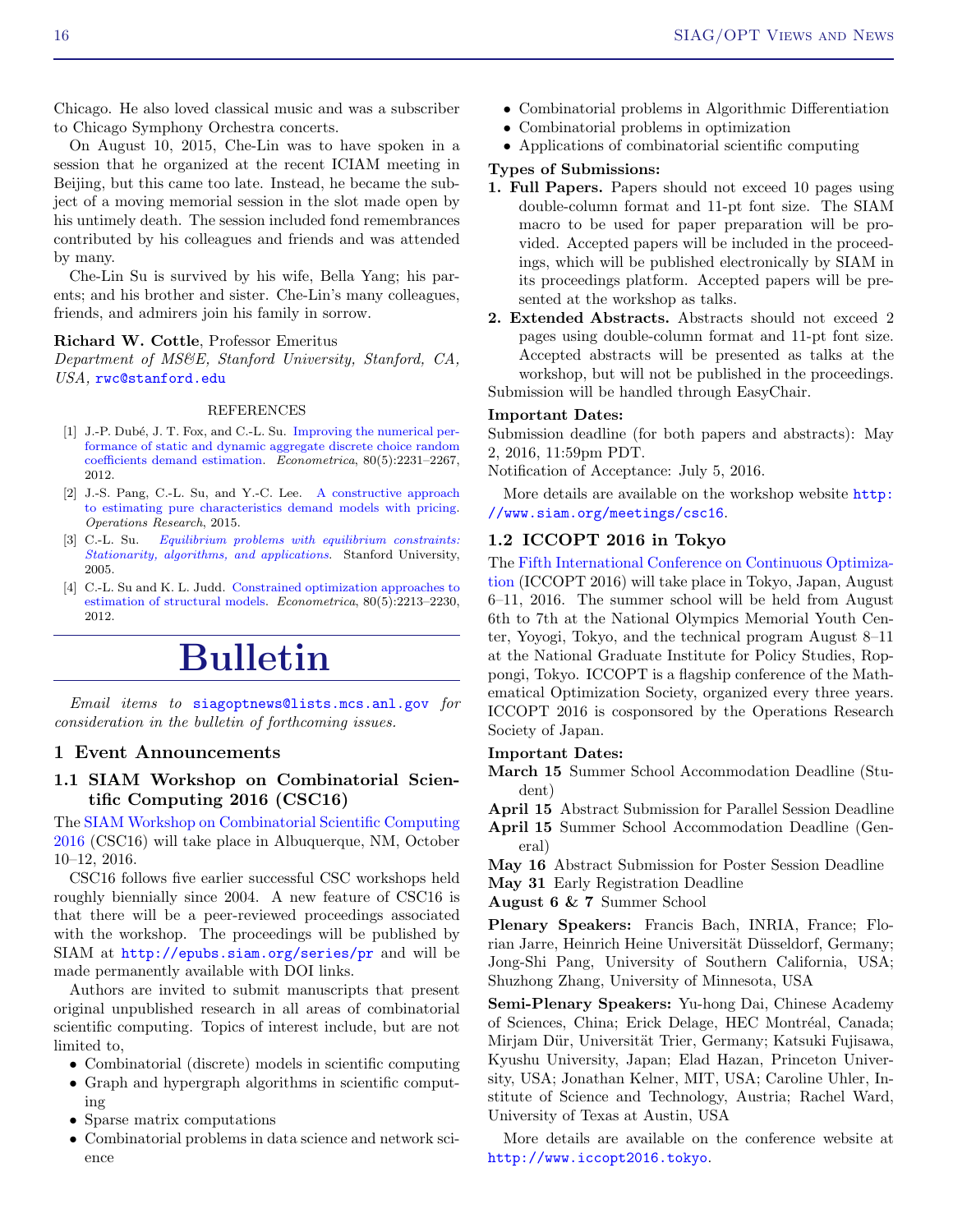### <span id="page-16-0"></span>2 Book Announcements

2.1 The Shapes of Things: A Practical Guide to Differential Geometry and the Shape Derivative



By Shawn W. Walker Publisher: SIAM Series: Advances in Design and Control, Vol. 28 ISBN: 978-1-611973-95-2, x + 152 pages Published: June 2015 [http: // bookstore. siam. org/ dc28/](http://bookstore.siam.org/dc28/)

About the book: Many things around us have properties that depend on their shape–for example, the drag characteristics of a rigid body in a flow. This self-contained overview of differential geometry explains how to differentiate a function (in the calculus sense) with respect to a "shape variable." This approach, which is useful for understanding mathematical models containing geometric partial differential equations, allows readers to obtain formulas for geometric quantities (such as curvature) that are clearer than those usually offered in differential geometry texts.

Readers will learn how to compute sensitivities with respect to geometry by developing basic calculus tools on surfaces and combining them with the calculus of variations. Several applications that utilize shape derivatives and many illustrations that help build intuition are included.

### 2.2 Variational Methods for the Numerical Solution of Nonlinear Elliptic Problems



By Roland Glowinski Publisher: SIAM Series: CBMS-NSF Regional Conference Series in Applied Mathematics, Vol. 86 ISBN: 978-1-611973-77-8, xvi + 429 pages Published: November 2015 [http: // bookstore. siam. org/ cb86/](http://bookstore.siam.org/cb86/)

About the book: The author addresses computational methods that have proven efficient for the solution of a large variety of nonlinear elliptic problems. These methods can be applied to many problems in science and engineering, but this book focuses on their application to problems in continuum mechanics and physics. The book differs from others on the topic by presenting examples of the power and versatility of operator-splitting methods; providing a detailed introduction to alternating direction methods of multipliers and their applicability to the solution of nonlinear (possibly nonsmooth) problems from science and engineering; and showing that nonlinear least-squares methods, combined with operator-splitting and conjugate gradient algorithms, provide efficient tools for the solution of highly nonlinear problems.

### 2.3 Electrical Transmission System Cascades and Vulnerability: An Operations Research Viewpoint



By Daniel Bienstock Publisher: SIAM Series: MOS-SIAM Series on Optimization, Vol. 22 ISBN: 978-1-611974-15-7, viii + 296 pages Published: December 2015 [http: // bookstore. siam. org/ mo22/](http://bookstore.siam.org/mo22/)

ABOUT THE BOOK: The power grid can be considered one of twentieth-century engineering's greatest achievements, and as grids and populations grow, robustness is a factor that planners must take into account. Power grid robustness is a complex problem for two reasons: the underlying physics is mathematically complex, and modeling is complicated by lack of accurate data.

This book sheds light on this complex problem by introducing the engineering details of power grid operations from the basic to the detailed; describing how to use optimization and stochastic modeling, with special focus on the modeling of cascading failures and robustness; providing numerical examples that show "how things work"; and detailing the application of a number of optimization theories to power grids.

### 2.4 AIMD Dynamics and Distributed Resource Allocation



By M. Corless, C. King, R. Shorten, and F. Wirth Publisher: SIAM Series: Advances in Design and Control, Vol. ISBN: 978-1-611974-21-8 Planned Publication: January 2016 [http: // bookstore. siam. org/ dc29/](http://bookstore.siam.org/dc29/)

About the book: This is the first comprehensive book on the AIMD algorithm, the most widely used method for allocating a limited resource among competing agents without centralized control. The authors offer a new approach that is based on positive switched linear systems. It is used to develop most of the main results found in the book, and fundamental results on stochastic switched nonnegative and consensus systems are derived to obtain these results.

The original and best known application of the algorithm is in the context of congestion control and resource allocation on the Internet, and readers will find details of several variants of the algorithm in order of increasing complexity, including deterministic, random, linear, and nonlinear versions. In each case, stability and convergence results are derived based on unifying principles. Basic and fundamental properties of the algorithm are described, examples are used to illustrate the richness of the resulting dynamical systems, and applications are provided to show how the algorithm can be used in the context of smart cities, intelligent transportation systems, and the smart grid.